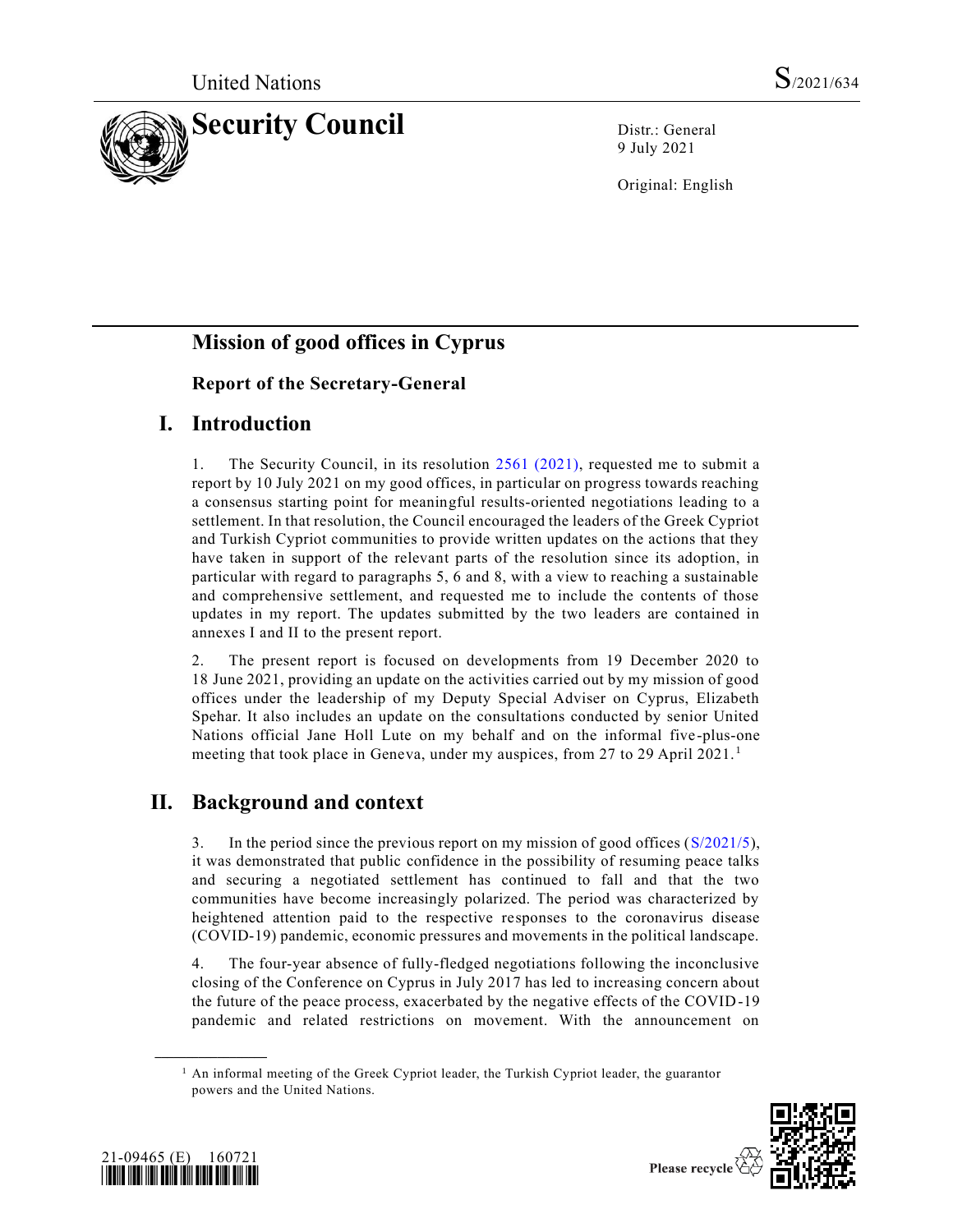24 February that I would convene an informal five-plus-one meeting on Cyprus in Geneva, the focus of the parties turned to positioning in advance of, and preparations for, the meeting. Despite multiple calls from citizens' groups for the two sides to invest in building trust between them and in renewing confidence in the peace process, the negative rhetoric continued. While civil society groups on both sides held a number of marches in support of a mutually agreed solution, the leaders continued their separate outreach efforts, promoting their divergent positions both before a nd after the informal meeting in Geneva.

5. Against the backdrop of a fluctuating epidemiological situation regarding COVID-19 cases on both sides of the island, greater restrictions were reintroduced during times of high numbers of positive cases and when hospitals, including intensive care units, were under pressure owing to an elevated number of COVID-19 patients. In general, tight restrictions were enforced, with curfews limiting night-time movement on both sides during most of the reporting period, as were testing requirements. Certain implementation problems were reported during shifts in lockdown levels on both sides. In addition to adverse effects on public health, the COVID-19 pandemic continued to have a significant socioeconomic impact, including in the form of an unprecedented low number of tourist arrivals.

6. On both sides of the island, there was a marked increase in rallies and marches organized to protest a range of grievances. There were also increased public calls for a settlement, as well as petitions and letters sent to the two leaders and the United Nations in advance of the informal meeting held in Geneva. As an example, a large bicommunal march and peace event, "Together for Federation", was held separately (owing to COVID-19 restrictions) on 24 April, on both sides of the divide, in support of a federal solution and against the partition of the island. Representatives of the This Country Is Ours platform read out a joint declaration signed by 120 Greek Cypriot and Turkish Cypriot organizations. Another entity, Unite Cyprus Now, engaged in the organizing and training of youth activists island-wide, running dialogue groups and online webinars and undertaking mobilization activities along with other civil society organizations and groups. The Bi-communal Peace Initiative – United Cyprus, a platform of about 70 organizations, commenced consultations and issued a call to entities, initiatives, personalities and people from across the island to establish a civic constituent assembly that brings together forces with a shared vision for reunification on the island. Finally, the Cyprus Dialogue Forum launched a digital guide on the Cyprus peace process based on open-source material, in English, Greek and Turkish, providing easy access to key documents on the Cyprus peace talks over the decades. The comprehensive guide contains factsheets and infographics that map the core elements of a range of peace proposals submitted to date, in order to facilitate factbased dialogue across the island. Despite this burst of activity in favour of a solution, the majority of Cypriots on both sides continued to not engage publicly on the matter.

7. In March, to support the call by the Security Council in its resolution [2561](https://undocs.org/en/S/RES/2561(2021))  [\(2021\)](https://undocs.org/en/S/RES/2561(2021)) for the two sides to work together on confidence-building measures and to restart and revitalize the work of the technical committees, my Deputy Special Adviser/Special Representative of the Secretary-General in Cyprus and Head of the United Nations Peacekeeping Force in Cyprus established regular trilateral meetings with representatives of the Greek Cypriot and the Turkish Cypriot leaders, supported by my mission of good offices, in a process of continual engagement. Political tensions at various levels persisted during this period. In addition, for as long as the three crossing points remained closed, with uncoordinated and differing restrictive procedures at the crossing points prevailing, movement across the island remained limited. Unauthorized activity continued to occur in and around the buffer zone, causing frequent disputes between the two sides, as described in more detail in my most recent report on the United Nations Peacekeeping Force in Cyprus [\(S/2021/635\)](https://undocs.org/en/S/2021/635).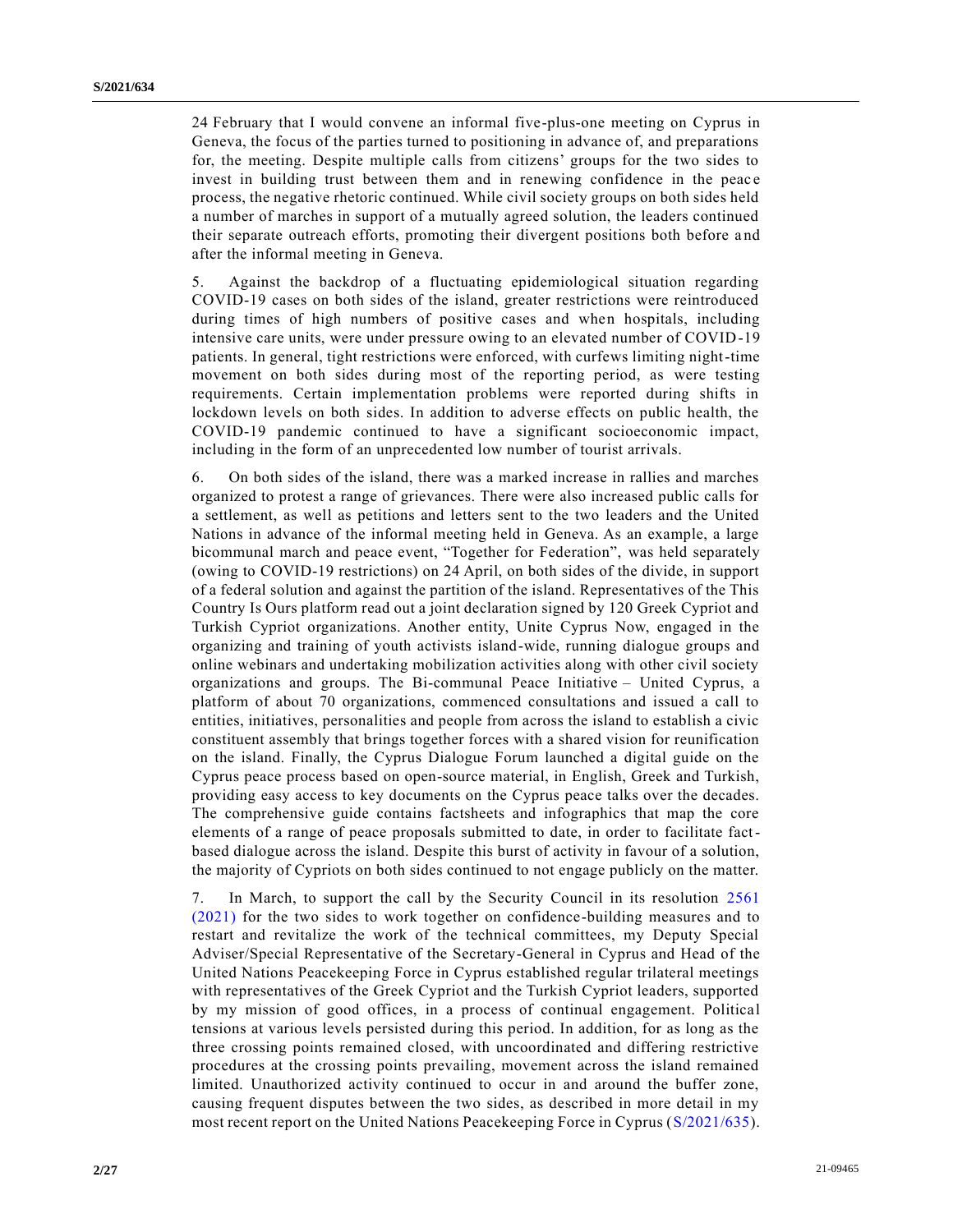On a positive note, in addition to advancing confidence-building between the two sides, the regular trilateral meetings also constituted a forum in which to raise issues of concern, such as those arising in and adjacent to the buffer zone. Several issues, such as the harmonization of COVID-19 measures and the reopening of crossing points, were ultimately solved through that format.

8. On 2 June, following extensive discussions by the Technical Committee on Health and between the two sides through the trilateral dialogue with my Deputy Special Adviser and Special Representative, the two leaders decided to harmonize measures related to COVID-19 and to reopen the three remaining crossing points. On 4 June, the crossings reopened, and the new measures were put in place, in a decision that was well received in both communities.

9. The religious leaders who make up the Religious Track of the Cyprus Peace Process, under the auspices of the Embassy of Sweden, continued to be active during the reporting period, working together in support of religious freedom, reconciliation, co-existence and peace on the island. The religious leaders met in person on 7 June, for the first time in a year, owing to the pandemic. They also issued a statement on the informal five-plus-one meeting, in which they expressed their wish for an end to the current stalemate and the resumption of dialogue on the future of the island and advocated "increased cooperation, dialogue and empathy between our communities, for memories to heal, trust replacing fear and for hope to grow". In recent months, the religious leaders of Cyprus also demonstrated public unity against various manifestations of hate speech and in relation to cases of desecration and vandalism against places of worship, which occurred on both sides of the divide. The religious leaders continued to visit each other's places of worship, provided Greek and Turkish language courses for clerics and participated in a webinar on International Women's Day, during which Cypriot women of faith from both communities were invited to discuss the challenges that women face island-wide, especially during the pandemic, and to share information on community initiatives that they were leading.

10. The leaders and representatives of Greek Cypriot and Turkish Cypriot political parties continued to meet under the auspices of the Embassy of Slovakia, issuing joint statements in which the leaders were urged to demonstrate political will to resume negotiations and to agree on confidence-building measures. More details are provided in my most recent report on UNFICYP.

11. On 12 April, building on many years of discussions between the two communities, including through the Technical Committee on Economic and Commercial Matters and on the common understanding reached by the two leaders on the matter in 2015, the European Commission adopted a "Χαλλούμι/Halloumi/Hellim" protected designation of origin package. The package consisted of two measures, one allowing producers based anywhere on the island of Cyprus to benefit from the protected designation of origin status for Halloumi/Hellim, and the other allowing such products to cross the Green Line, provided that the cheese and milk from which it was made had met all European Union animal and public health standards.

12. During the reporting period, there were repeated instances of Turkish Cypriot and Turkish officials publicly stating their intention to develop Varosha in such a way that would, in their view, strengthen the economy in the north, including through attracting tourism. Those statements and developments on the ground triggered objections from Greek Cypriots, who stressed that ongoing activities in Varosha violated relevant Security Council resolutions, including [550 \(1984\)](https://undocs.org/en/S/RES/550(1984)) and [789 \(1992\),](https://undocs.org/en/S/RES/789(1992)) as well as the statement, dated 9 October 2020, by the President of the Council [\(S/PRST/2020/9\)](https://undocs.org/en/S/PRST/2020/9) on the issue. As noted in my most recent report on UNFICYP, developments on the ground continued to be observed in the fenced-off town of Varosha.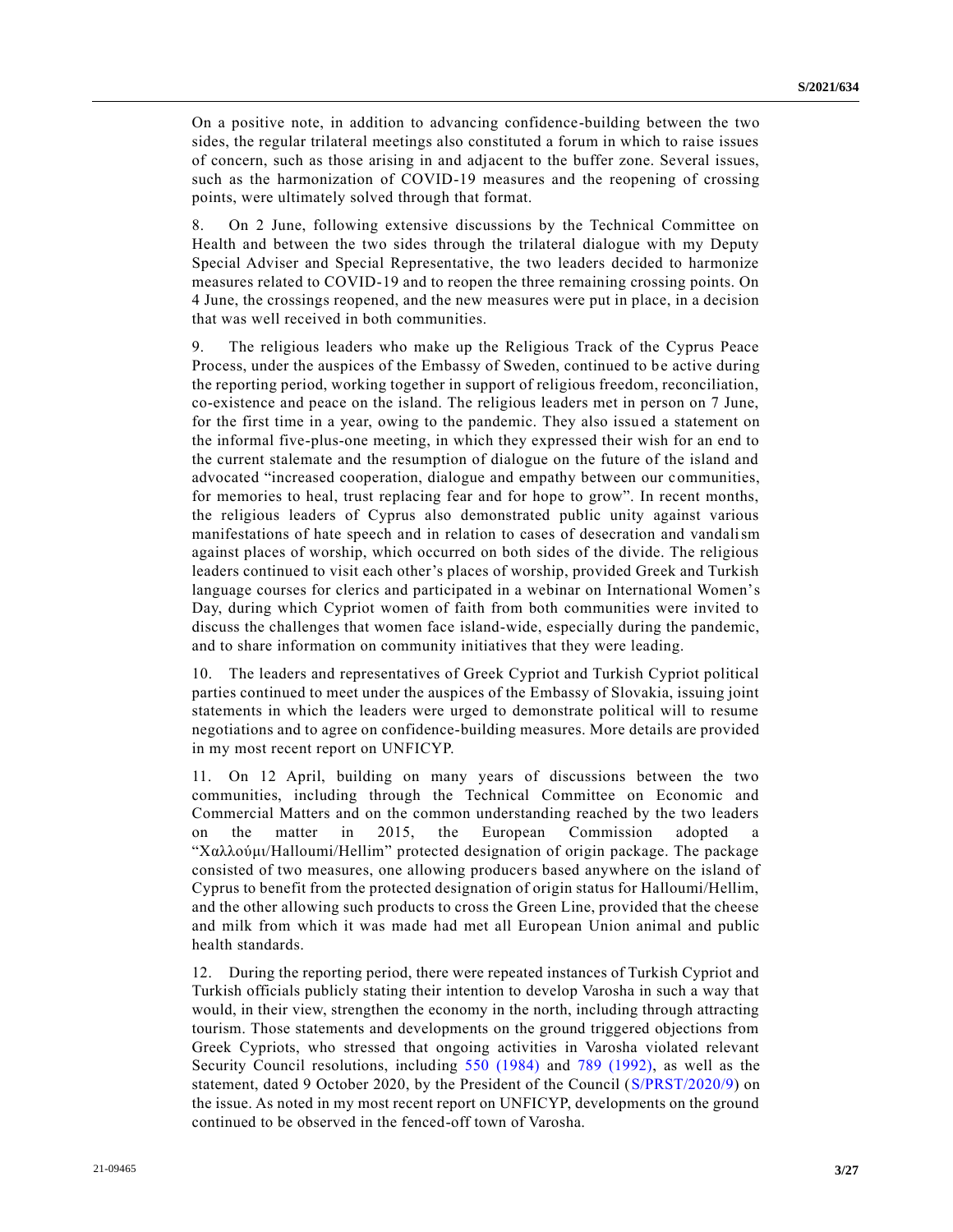13. With respect to the regional situation, following a period of heightened tensions over hydrocarbon exploration and maritime zone claims, including the delimitation of maritime boundaries, the current reporting period saw no major developments in that regard. Although those issues are far from resolved, the period was characteri zed by a lessening of tensions and some renewed momentum created for dialogue, including between the guarantor powers Greece and Turkey.

# **III. Status of the process: informal five-plus-one meeting held in Geneva**

14. During the reporting period, Ms. Lute held numerous discussions, both in person and virtually, with the leaders of the two communities and their representatives, as well as with representatives of Greece, Turkey and the United Kingdom of Great Britain and Northern Ireland. She was also in contact with representatives of the European Union.

15. I convened an informal five-plus-one meeting on the Cyprus issue at the Palais des Nations in Geneva, from 27 to 29 April 2021, with the objective of determining whether common ground exists for the parties to negotiate a lasting solution to the Cyprus problem within a foreseeable horizon. The idea for such an informal meeting had initially been put forward by Turkey, in the context of the consultations that had been undertaken by Ms. Lute after the Conference on Cyprus closed inconclusively in Crans-Montana, Switzerland, in July 2017. As outlined in my previous report on my mission of good offices in Cyprus, following consultations with Ms. Lute, the sides and the guarantor powers had expressed a willingness to attend such a meeting under my auspices.

16. With the participation of the Greek Cypriot and Turkish Cypriot leaders and the Ministers for Foreign Affairs of Greece, Turkey and the United Kingdom, the informal five-plus-one meeting was the first time that the parties had been brought together since the Conference on Cyprus. During the meeting, I held a succession of bilateral and plenary meetings with the parties, in order to exchange informally and openly about the vision for the future and how to chart a path forward. In our deliberations, participants shared their views with me and with each other with openness and frankness, which allowed us to explore the extent of commonality and consider ideas and options for the way forward.

17. As I explained publicly on 29 April, the Turkish Cypriot delegation expressed the position that the many efforts made to solve the Cyprus issue over the years had failed, including the most recent attempt made in Crans-Montana, and that efforts to negotiate a bizonal, bicommunal federation had been exhausted. They believe that the Turkish Cypriots have inherent sovereign equality and should enjoy equal international status. In their view, the solution should be based on two states cooperating with each other. The Greek Cypriot delegation expressed the position that negotiations should resume from where they left off in Crans-Montana and be aimed at achieving a settlement based on a bizonal, bicommunal federation with political equality, on the basis of relevant Security Council resolutions, the Joint Declaration of 2014, the existing body of work, the six elements I presented in Crans-Montana, and in line with the European Union acquis.

18. Despite our efforts, sufficient common ground could not be found during the informal meeting to allow for the resumption of formal negotiations in relation to the settlement of the Cyprus problem. Notwithstanding the results, it was agreed to continue the dialogue, with the objective of moving in the direction of reaching common ground, so as to allow for the start of formal negotiations.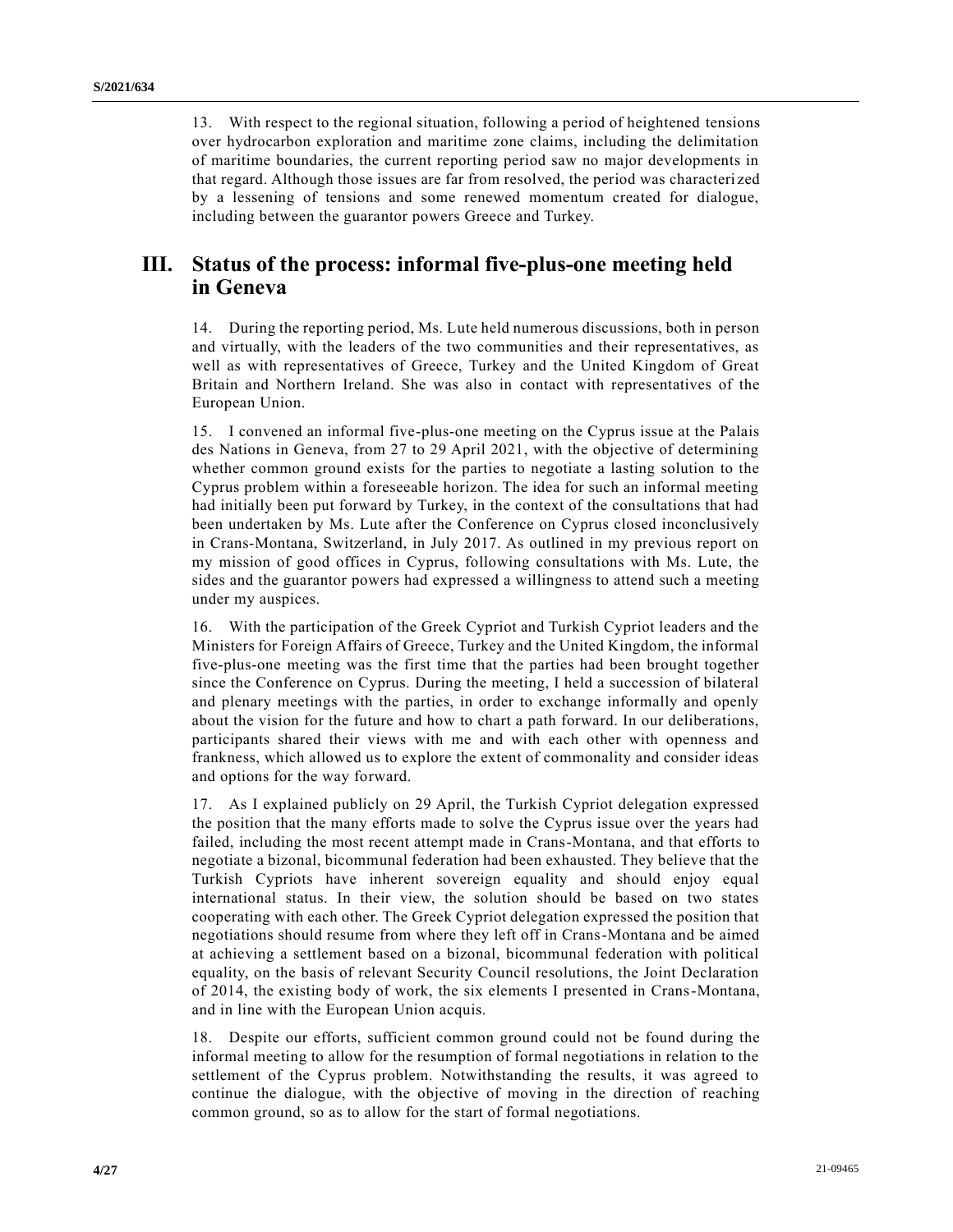## **IV. Status of the process: activities of my mission of good offices**

19. My Deputy Special Adviser and my mission of good offices conducted an intensive outreach programme throughout the reporting period, with political parties, economic actors and civil society organizations island-wide, and held regular meetings with European Union officials, the World Bank and the diplomatic community. Views were exchanged on the prospects for the informal five-plus-one meeting, the state of readiness of the parties and the socioeconomic situation on the island. Efforts were also focused on addressing the negative impacts of COVID-19, on furthering confidence-building measures and on the resumption and revitalization of the work of the technical committees.

20. My Deputy Special Adviser also held a number of high-level meetings, including with the Secretary of State for Foreign and Commonwealth Affairs of the United Kingdom, Dominic Raab, the Minister for Foreign Affairs, the European Union and Cooperation of Spain, Maria Aránzazu González Laya, the Minister of European and Foreign Affairs of Slovakia, Ivan Korčok, and the European Union High Representative for Foreign Affairs and Security Policy and Vice-President of the European Commission, Josep Borrell, during their respective visits to Cyprus. My mission of good offices has continued to meet regularly with World Bank counterparts, in particular regarding the continued dissemination of the findings of the gender-sensitive socioeconomic impact assessment of a settlement that the mission had completed with the support of the Bank in late 2019, in accordance with the call made by the Security Council in its resolution [2453 \(2019\).](https://undocs.org/en/S/RES/2453(2019))

21. A slight revitalization of the work of the technical committees occurred during the reporting period, following a quieter period that had resulted from the impact of COVID-19 and the change in Turkish Cypriot leadership in October 2020, with a new slate of Turkish Cypriot members appointed to various committees in February 2021. My mission of good offices, as part of its efforts towards the resumption and reinvigoration of the activities of the committees, convened regular meetings with representatives of the Greek Cypriot and Turkish Cypriot leaders to discuss the status of the committees and the way forward. In those meetings, both sides reaffirmed their support for the technical committees and underscored the value of their work to improve the daily lives of Cypriots. Possible cooperation in the area of sports and peacebuilding was also suggested to the two sides.

22. Despite those efforts, they did not always result in the full reactivation of concrete activities. While all the committees, except the Technical Committee on Crossings, resumed their engagement, most of them only met sporadically. The Technical Committee on Broadcasting continued its work with the same members, while the Technical Committees on Culture, Education, the Environment, Gender Equality and Humanitarian Affairs all held introductory meetings among some or all members following changes to the memberships of those committees. While the committees discussed future work, including possible project ideas, there have been delays in the full resumption of the activities of most of the committees, owing to scheduling challenges and the need for familiarization by new members.

23. My mission of good offices, in collaboration with the United Nations Development Programme, organized virtual information sessions on the European Union-funded support facility for the technical committees, held from 22 to 25 February, for the team leaders of all committees, encouraging greater utilization of the funding available for their projects and initiatives and informing them of the practical support also available to them for the preparation and execution of activities. The purpose of the funding mechanism is to assist the technical committees in building capacity and enhancing the impact and visibility of their joint work.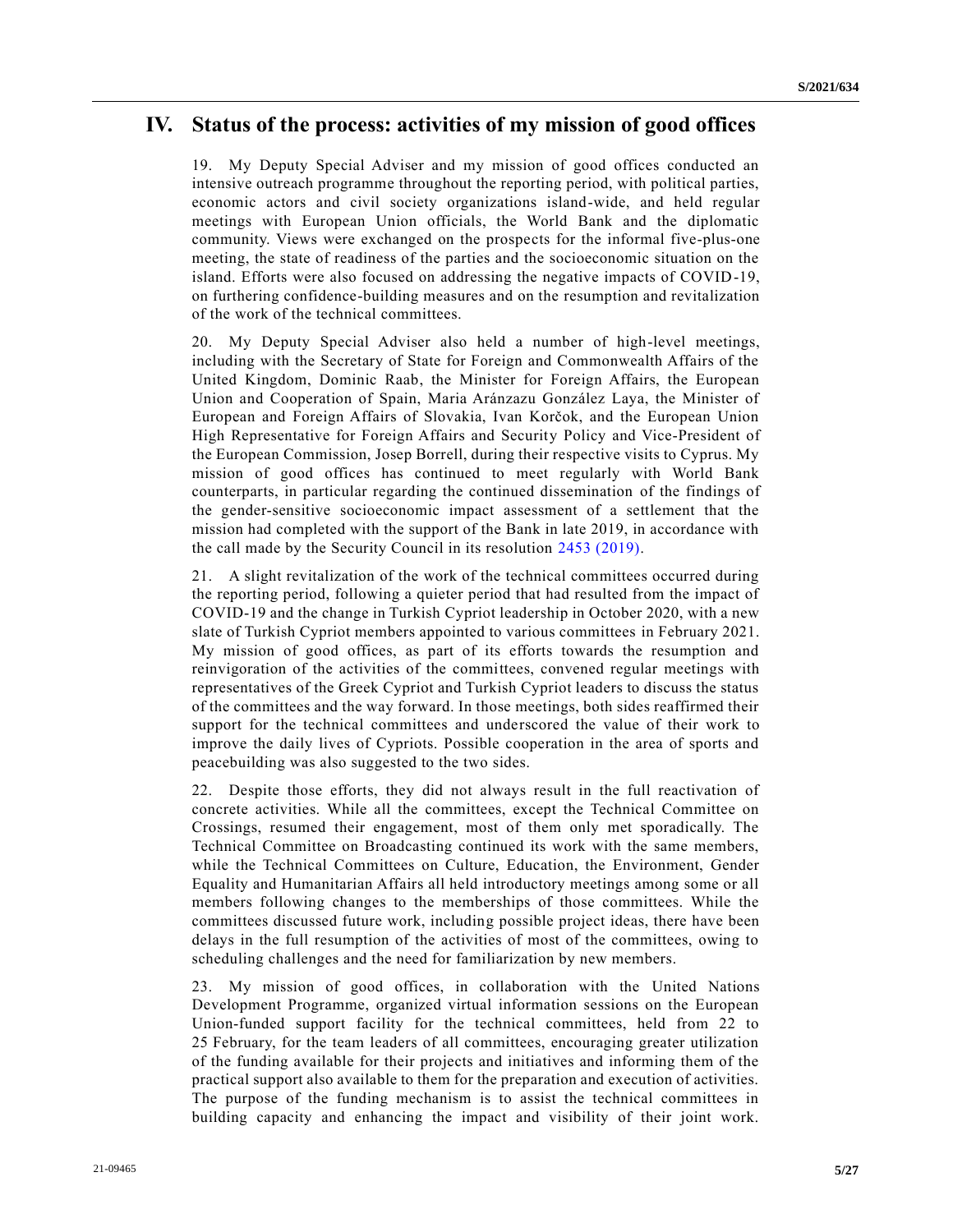Although projects were in discussion and undergoing implementation in the Technical Committees on Crime and Criminal Matters, Education, the Environment and Health, and the facility helpfully provided translation services for certain committee meetings, the funding remains significantly underutilized. While funding has been extended until the end of April 2022 so as to enable the technical committees to take advantage of the facility further into the future, no new projects were proposed during the reporting period.

24. As called for in Security Council resolution [2561 \(2021\),](https://undocs.org/en/S/RES/2561(2021)) during the period, the two sides decided to work, as a matter of priority, on addressing the negative impacts of COVID-19, focusing on issues related to health and welfare, contact between the communities and the economic effects of the pandemic. With United Nations facilitation, all technical committees were asked to identify related issues within their respective mandates for the representatives of the two leaders to consider, and the Technical Committee on Health was specifically tasked with discussing a package of measures to be presented to the leaderships of both communities. Emphasis was also placed on the work of the Technical Committee on Economic and Commercial Matters, which met four times after a hiatus of several months. The Greek Cypriot and Turkish Cypriot members of that Committee put forward proposals in areas where the two sides could work together, including ways to address the economic fallout from the pandemic, while also promoting greater economic ties and increased intra-island trade.

25. While the provision of vaccines to European Union member States encountered some delays, the European Commission reported that European Union-approved vaccines would be provided to cover the needs of all Cypriots. The Technical Committee on Health was tasked with overseeing the transfer of vaccines between the two communities. According to the European Centre for Disease Prevention and Control, as at 18 June, a total of 831,205 doses had been received by the authorities of the Republic of Cyprus. According to the Technical Committee on Health, 61,050 of those doses had been transferred to the north. Work is ongoing between the sides with respect to the recognition of vaccines for the purposes of future travel, both through the crossings and on and off the island.

26. It was also decided that specific emphasis would be placed on tackling the issue of irregular migration, with the Technical Committees on Gender Equality, Humanitarian Affairs, Crisis Management and Crime and Criminal Matters, meeting to share information as a first step to addressing the situation. On 12 May, the first virtual meeting on irregular migration with experts from both communities took place, facilitated by my mission of good offices and with the attendance of the representative in Cyprus of the United Nations High Commissioner for Refugees. Discussions are now ongoing on how to proceed and on whether to set up a standing body to continue regular dialogue on the issue.

27. A total of four committees (the Technical Committees on Health, Cultural Heritage, Broadcasting and Crime and Criminal Matters) remained fully active, with regular meetings and the implementation of ongoing projects. The Technical Committee on Health sustained regular engagement, in particular through frequent interaction between the two co-chairs, who exchanged relevant information on the COVID-19 responses of the respective sides. The co-chairs also helped to ensure the smooth delivery of humanitarian aid, in addition to overseeing vaccine delivery. Weeks of discussions and building on the consensus reached on a set of harmonized COVID-19-related measures devised by the Technical Committee on Health, and the regular engagement of my Deputy Special Adviser with representatives of the two leaders, proved critical to fostering the agreement announced on 2 June on the reopening of the three remaining crossing points and on the harmonization of pandemic-related procedures for all crossings.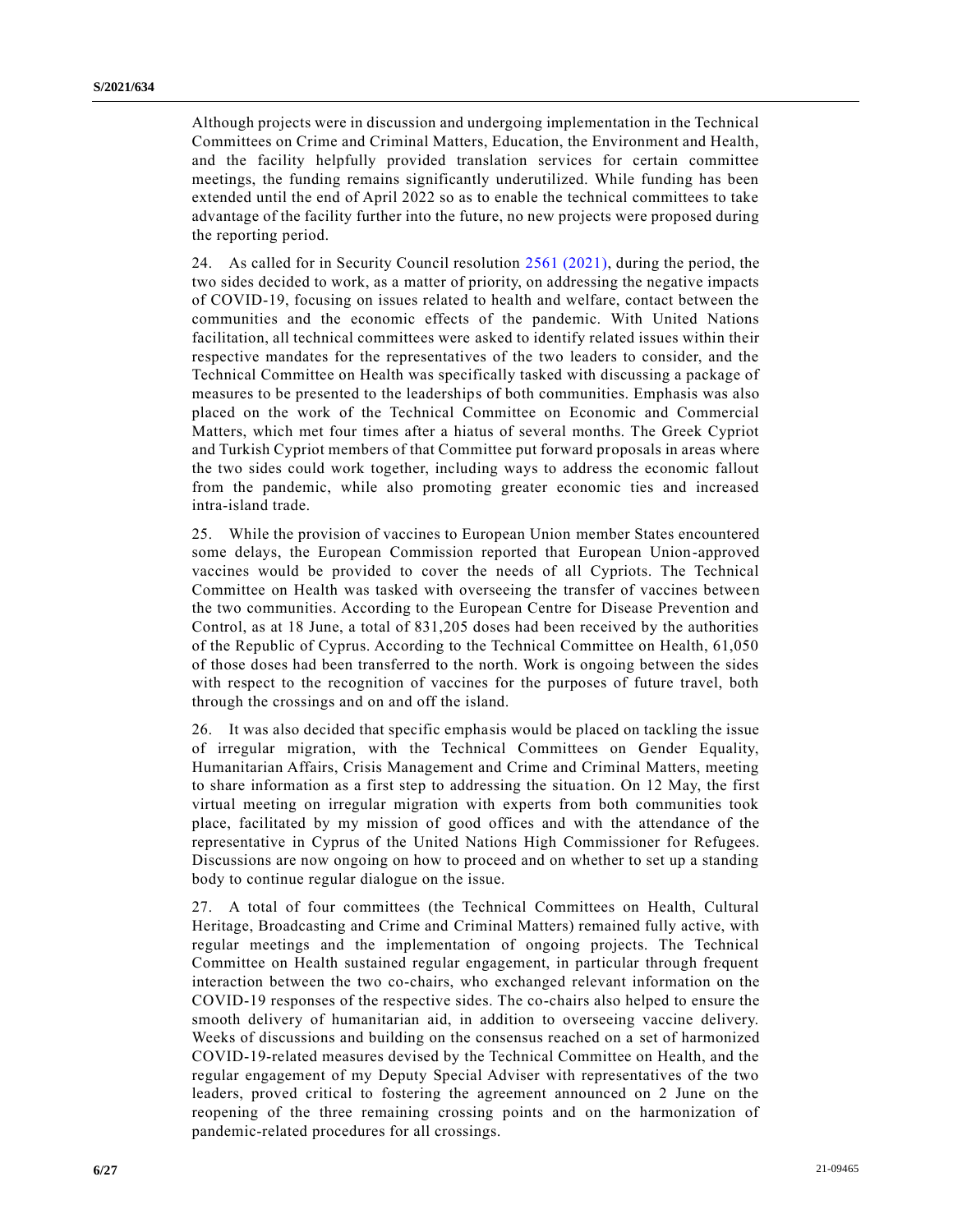28. The Technical Committee on Cultural Heritage completed conservation works at several sites, including the historic Afendrika archaeological site, two historic fountains and two Greek Cypriot and two Turkish Cypriot cemeteries, which were part of pilot projects. Several other sites benefited from emergency support works. The Committee also started numerous tendering processes for conservation works and designs islandwide. On 25 May, the Committee was awarded the European Heritage Award/Europa Nostra Award in the category of dedicated service to heritage, for demonstrating a high degree of commitment and civic engagement, coupled with excellence in the safeguarding and enhancement of cultural heritage, monuments and sites.

29. The Technical Committee on Crime and Criminal Matters, through its subcommittee, the Joint Contact Room (also known as the Joint Communications Room), successfully continued its daily operations, facilitating the handover of two suspects between the sides and the exchange of 151 pieces of information on crime and criminal issues as at 31 May 2021.

30. Contact among the members of the Technical Committee on Gender Equality was reinitiated following changes in its membership, as described in my previous report. In early 2021, the mission facilitated a meeting of the two co-chairs, during which the future work of the Committee was discussed, including the development of an action plan supporting the full, equal and meaningful participation of women in peace talks, as called for by the Security Council in its resolution [2483 \(2019\)](https://undocs.org/en/S/RES/2483(2019)) and repeated in subsequent resolutions.

31. The Technical Committee on Education discussed projects under development and started preparations to resume its activities, including the Imagine project, in the upcoming academic year (2021/22).

32. Although the Technical Committee on Crossings did not meet during the reporting period, discussions on the reopening of crossings took place regularly in the context of discussions in the trilateral dialogue described above.

33. While the issue of confidence-building measures has been raised in discussions in the regular trilateral meetings, stand-alone confidence-building measures outside the technical committees were not furthered during the reporting period.

34. Despite ongoing COVID-19 restrictions, my mission of good offices and UNFICYP continued their joint efforts to support the implementation of the women and peace and security agenda, including the promotion of the active participation of women in peacemaking, through virtual forums. Those efforts included engagement with and support for women civil society activists and women's organizations and platforms. These actors came together ahead of the informal five-plus-one meeting in Geneva, with a shared vision to encourage the parties to ensure the e ffective participation of women and the inclusion of a gender perspective at the informal meeting and in the future, should the sides commence full-fledged negotiations. Outreach was undertaken by the intercommunal women's group, Hands Across the Divide, which conducted meetings with decision makers on both sides of the island and with the diplomatic community. Several women's organizations and platforms issued statements and sent letters to the parties in anticipation of the informal five-plus-one meeting. While those initiatives made a positive contribution to the public discourse, they did not have an impact on the level of participation by women in the delegations of the two sides, which was minimal. Nevertheless, the initiatives reflected a growing trend of intercommunal pro-solutionist activity and constitute a positive step towards further sensitizing key stakeholders regarding the perspectives of women in relation to the peace process.

35. On 22 February, my mission of good offices, in partnership with UNFICYP, continued to raise the profile of initiatives (such as on financial literacy for women),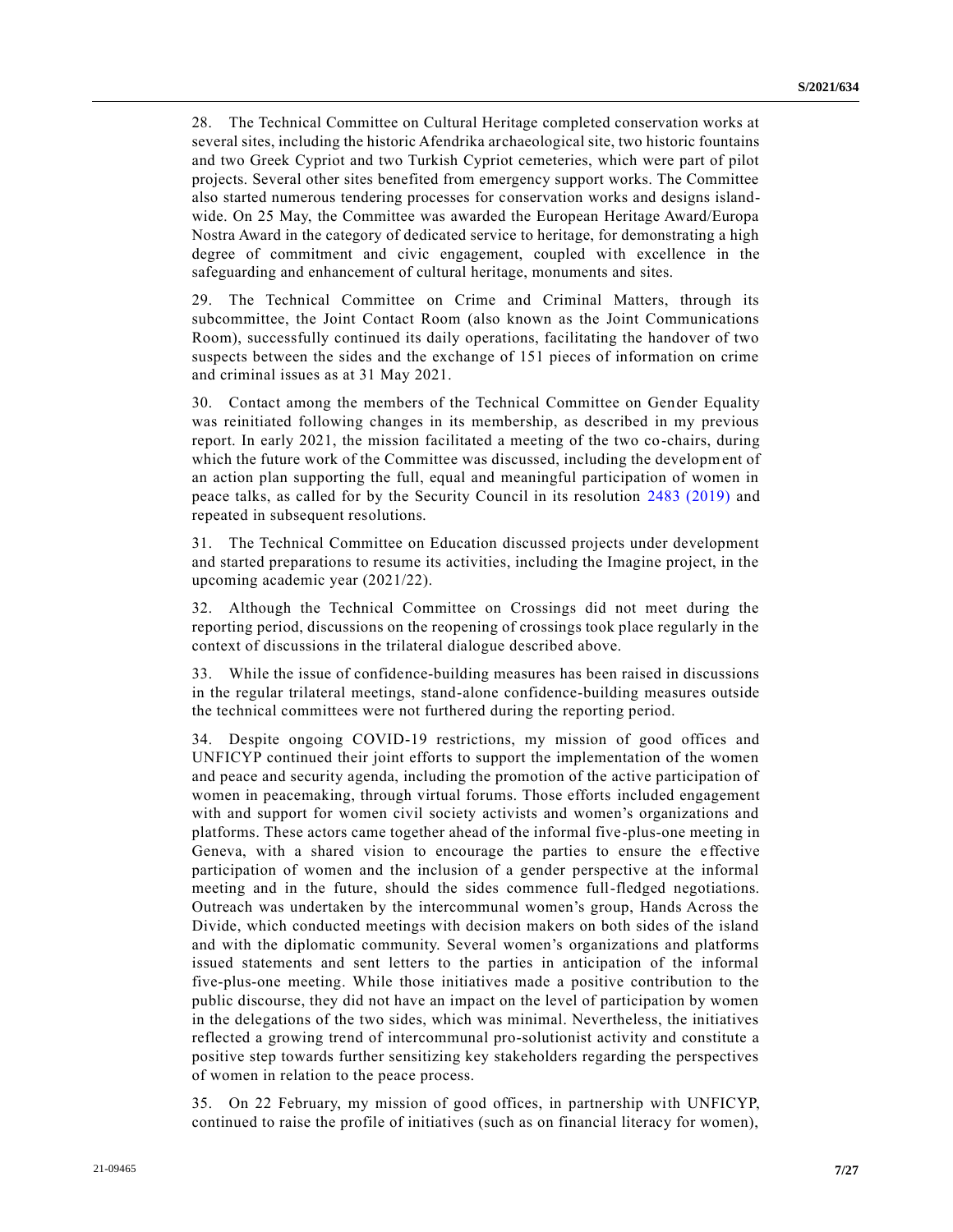in line with and to promote the results of the gender-sensitive socioeconomic impact assessment called for by the Security Council and conducted by the mission of good offices in partnership with the World Bank. The outcome of the assessment substantiated that delaying a settlement in Cyprus increases both the economic and non-economic costs of the prevailing political status quo. The translation of the assessment into both Greek and Turkish was also completed during the period under review, and both documents were made freely accessible on the website of my mission of good offices.<sup>2</sup>

36. Increased outreach to the business community on both sides was also conducted, primarily through virtual means, to obtain a better understanding of the corporate landscape and its impact on the peace process. That outreach included not only owners of women-led businesses and representatives of women's business associations, but also embassies with an interest in supporting efforts to promote discussions on the gender-differentiated impact of a settlement and on the necessary policies to be implemented to ensure that a settlement can more effectively benefit both women and men. Engagement with business interlocutors had a special focus on women and young entrepreneurs, and views were solicited from young female members of family-owned businesses, well-established female heads of companies and young female entrepreneurs.

37. During the reporting period, my mission of good offices continued to cooperate with UNFICYP on an environmental peacebuilding initiative and supported activities to highlight and address environmental challenges in the buffer zone and throughout the island, including through outreach to civil society. A photo competition aimed at young people across the island, on the topic "What does water mean to you?", was launched on the occasion of World Water Day, on 22 March in collaboration with the Technical Committee on the Environment and the Embassy of the United States of America, concluding with a panel discussion held on 17 June. During that period, preparations were also made for the launch of a second iteration of the United Nations Youth Champions for Environment and Peace programme.

38. During the reporting period, my mission of good offices commissioned polling exercise conducted in the Greek Cypriot and the Turkish Cypriot communities. A majority of respondents from both communities reconfirmed their aspirations for a mutually agreed settlement and expressed the belief that it was imperative to reach one as soon as possible. Despite the desire and urgency expressed, significantly fewer respondents of those polled had confidence that a settlement would, in fact, be reached. The exercise also showed that, while COVID-19-related issues on the island have not negatively affected the image of each community vis-à-vis the other, they have contributed to lowered expectations regarding a solution.

# **V. Observations**

**\_\_\_\_\_\_\_\_\_\_\_\_\_\_\_\_\_\_**

39. The passage of time since the historic opportunity in Crans-Montana has complicated the efforts to find a mutually acceptable solution in Cyprus. I convened the parties in Geneva because I believed that their readiness to participate in an informal five-plus-one meeting offered a valuable opportunity for them to meet and exchange perspectives with a view to determining whether common ground exists to negotiate a lasting solution to the Cyprus problem within a foreseeable horizon. The question before us was, and remains, a critical and difficult one, with potentially far-reaching implications. In an informal meeting convened without preconditions, it is useful that all parties are able to express their positions in an open manner; however, it is clear that, as

<sup>2</sup> See: [https://uncyprustalks.unmissions.org/launch-un-world-bank-gender-sensitive-socio](https://uncyprustalks.unmissions.org/launch-un-world-bank-gender-sensitive-socio-economic-impact-assesment-settlement-cyprus)[economic-impact-assesment-settlement-cyprus.](https://uncyprustalks.unmissions.org/launch-un-world-bank-gender-sensitive-socio-economic-impact-assesment-settlement-cyprus)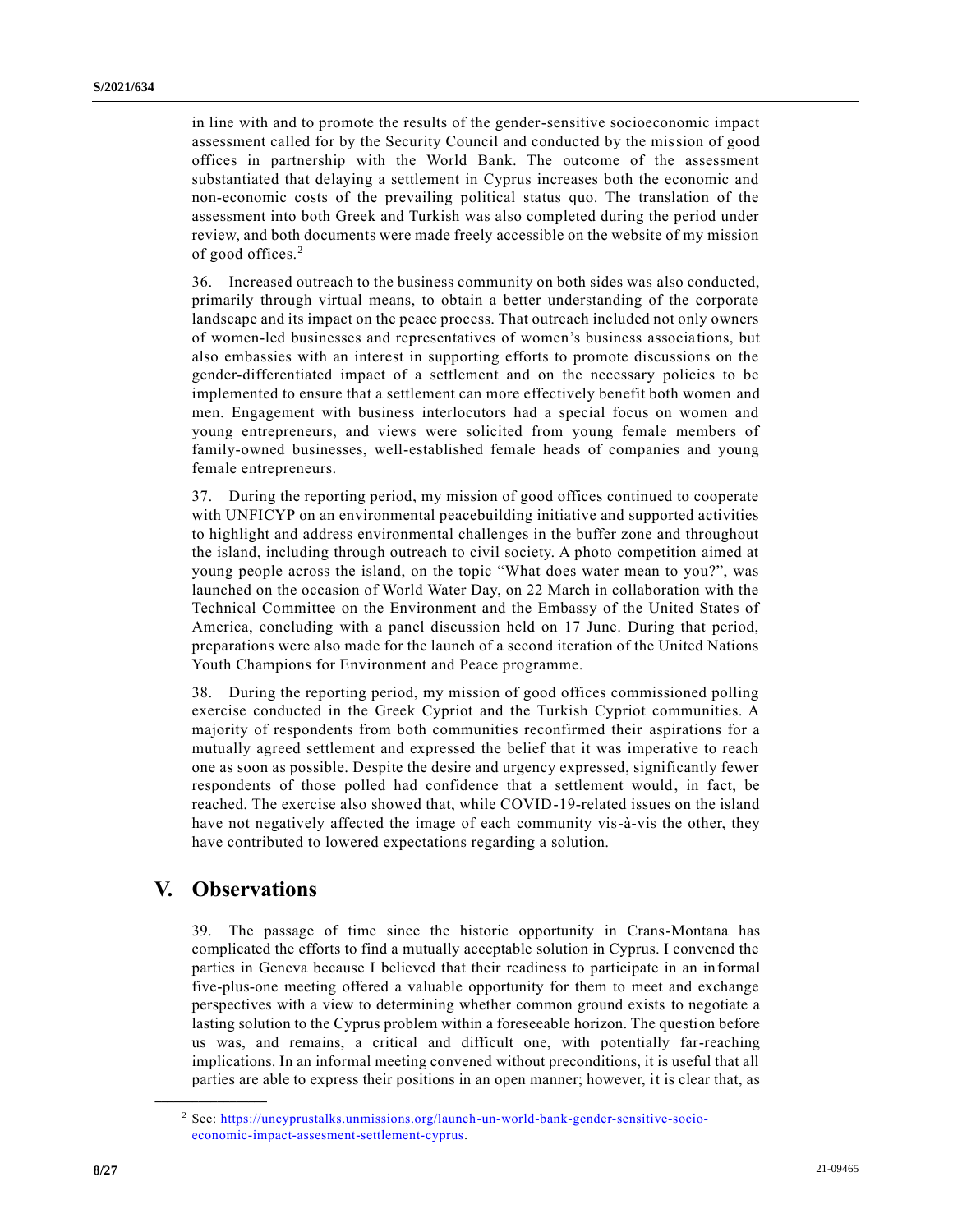Secretary-General, I am guided in the negotiations on Cyprus by relevant Security Council resolutions that have established the United Nations parameters.

40. For more than five decades, the parties have sought the help of the United Nations and the international community to solve the long-standing Cyprus issue. The peace process in Cyprus is sui generis; the Turkish Cypriots and the Greek Cypriots have equal inherent rights and engage in negotiations as equals in the process. The Security Council has made clear in numerous resolutions over nearly 50 years that there is only one sovereign state on the island of Cyprus. At the same time, I note the realities on the island, and that the parties have expressed to me the importance of finding a practicable framework within which genuine political equality would manifest as shared and effective participation in the political and economic life of the island.

41. It is now four years since Crans-Montana, and I reiterate that the issues have become more complicated. While it remains to be seen whether common ground can be reached to resume negotiations for a lasting settlement in Cyprus, it should be recalled that the future of the process remains in the hands of the parties, especially the two Cypriot leaders. As can be seen by the written updates by the two sides annexed to the present report, their positions remain far apart. As we endeavour to support the two sides in seeking common ground, the parties' display of flexibility and political will, and a clear-eyed view of the best interests of the Cypriots, will be of paramount importance.

42. The Security Council has given me a clear mandate that has guided my efforts. I reiterate my determination to continue to assist the parties in reaching a comprehensive settlement within a foreseeable horizon, so as to bring lasting security and well-being to all Cypriots, to the Greek Cypriots and the Turkish Cypriots, who deserve to live in peace and prosperity together in the exercise of their equal inherent rights. Therefore, I urge the parties to engage constructively in the continuing consultations so that meaningful talks can resume.

43. My mission of good offices, under the leadership and guidance of my Deputy Special Adviser, is working on the island to promote rapprochement between the communities and improve the climate. Important work was done to support the two sides in restarting the technical committees, in considering confidence -building measures and in engaging with each other on addressing serious problems on the island, including, as a priority, the negative impacts of COVID-19. The regularity of the trilateral meetings hosted by the Deputy Special Adviser and of related discussions during the reporting period is notable and represents a substantial increase in engagement as compared with the previous period. This is positive, given the current absence of full-fledged negotiations, and I encourage the two sides in Cyprus to continue engaging with the United Nations in that vein.

44. At the same time, despite some progress in the work of the technical committees, I continue to consider that these bodies are significantly underutilized. I strongly urge the sides to work together on confidence-building measures and to revitalize the work of the technical committees so that they can fulfil their potential in improving the daily lives of Cypriots, also in accordance with Security Council resolution [2561](https://undocs.org/en/S/RES/2561(2021))  [\(2021\).](https://undocs.org/en/S/RES/2561(2021)) I urge the leaders to move beyond discussion and to provide political support and guidance to all the committees for the full reinvigoration of their work.

45. Pursuant to the call by the Security Council in resolution [2561 \(2021\),](https://undocs.org/en/S/RES/2561(2021)) I welcome the decision of the two leaders to empower the Technical Committee on Health during the reporting period to reach consensus on a set of harmonized measures governing crossings during the COVID-19 pandemic, as well as the full reopening of crossing points. The agreement reached by the two leaders, announced on 2 June, on uniform measures and the reopening of the three crossings that had remained closed, is to be heralded.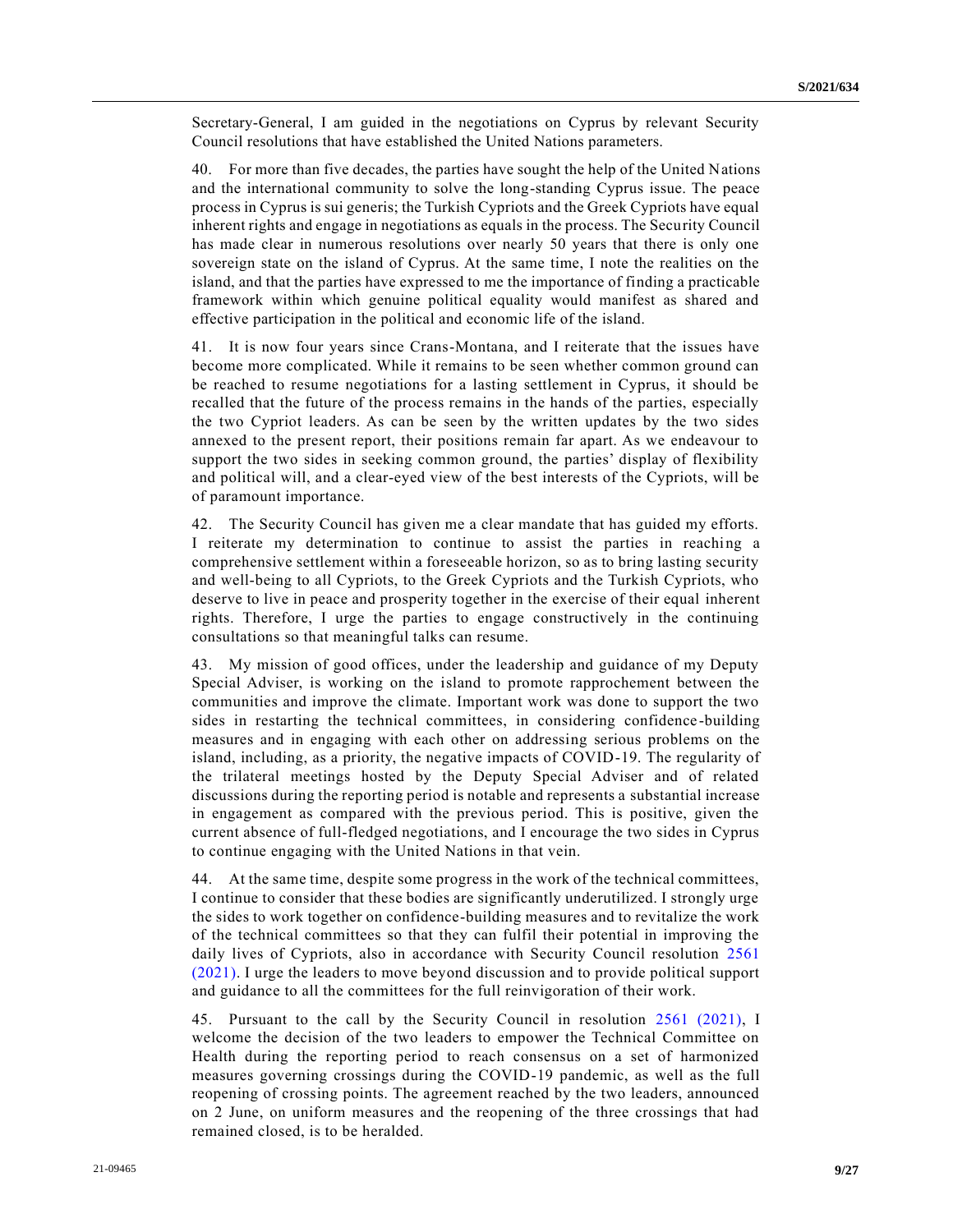46. In line with my recent statement to the Security Council on 17 February, on global vaccine equity, I underscore the importance of providing European Union approved vaccines to both communities and of the equitable sharing of those vaccines, both to ensure public health safety on the island and as a key confidence-building measure.

47. The two economies continue to drift further apart with ever-greater disparities, while intercommunal, person-to-person contact remains limited. Both communities could benefit from greater trade and economic cooperation. The two communities could also benefit from hearing about positive examples of cooperation on the island, in general, and involving youth specifically. The idea of cooperation on sport to bring young people together and promote interaction between the two communities via sports activities, including possibly through the establishment of a technical committee, is worth considering.

48. I welcome the registration by the European Union of the joint Cypriot heritage, Halloumi/Hellim, as a protected designation of origin. That accomplishment has the potential to boost the economies of both communities and increase trade across the Green Line, in compliance with European Union animal and public health standards. I hope for implementation of the protected designation of origin products registration in such a way that fully benefits both Greek Cypriot and Turkish Cypriot producers.

49. I continue to monitor developments in and around Cyprus closely. I call on the leaders to address matters of concern between them in an open and constructive manner, especially while consultations continue in order to find common ground to allow for formal negotiations to start. I have repeatedly stressed the need to avoid actions on the island, including in Varosha, that could complicate chances for finding common ground between the parties or that could trigger tensions. I reiterate my concern over developments in the fenced-off area of the town and recall that the position of the United Nations remains unchanged. I further recall the statement dated of 9 October 2020 by the President of the Security Council and the relevant Council resolutions related to Varosha, notably resolutions [550 \(1984\)](https://undocs.org/en/S/RES/550(1984)) and [789 \(1992\),](https://undocs.org/en/S/RES/789(1992)) and the importance of adhering fully to those resolutions. I stress again that natural resources around the island should benefit both communities and constitute a strong incentive for the parties to find a mutually acceptable and durable solution in Cyprus and to engender deeper regional cooperation. I welcome the lessening of tensions and the positive steps taken towards dialogue in the region, including between guarantor powers Greece and Turkey, on issues that divide them.

50. As the years have passed with no settlement on the island, both the sense of fatigue over the situation and scepticism regarding the process have deepened. Cyprus negotiations remain closed and leader-focused, information is insufficiently shared with the public and very few actors are involved. Despite the repeated calls in my reports and in Security Council resolutions to involve civil society actors, including women and young people, peace talks in Cyprus have spanned decades without significant input from civil society, with negotiations for a comprehensive settlement in Cyprus being an exclusively track 1 affair since their inception. It is therefore heartening to see pro-settlement voices in both communities engaged in heightened activism in the period before the informal five-plus-one meeting. I echo the Council's support for greater civic engagement and trust building and urge the leaders to be more explicit in encouraging contact and cooperation between the two communities. The leaders should strongly consider involving underrepresented groups in discussions pertaining to the Cyprus problem and in any resumed peace talks, including women, minorities, young people and persons with disabilities. I emphasize the important support role of the two United Nations missions on the ground in this regard and their mutually reinforcing activities. Both missions will further that engagement.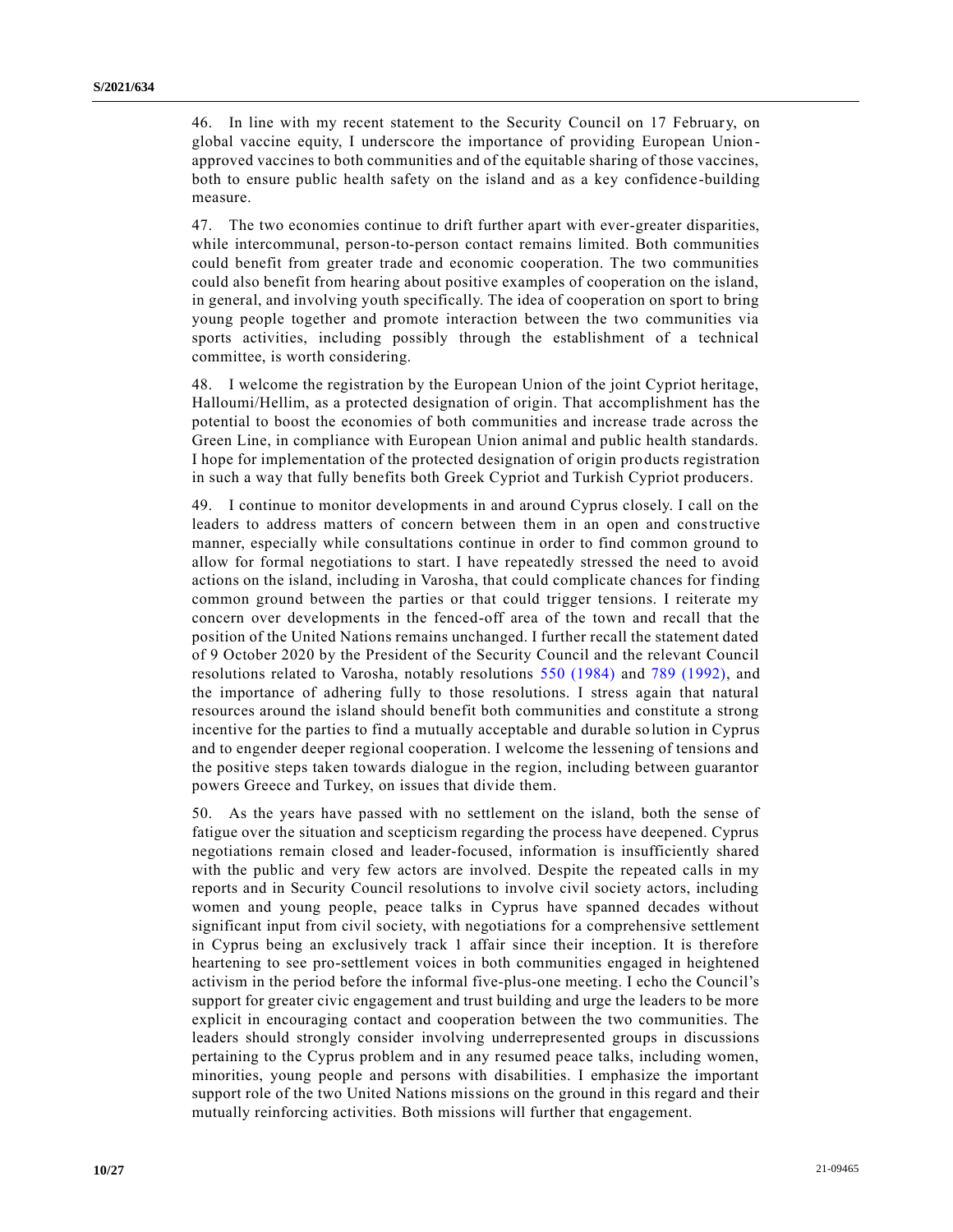51. I especially encourage the parties to follow international best practice on the participation of women, as highlighted in consecutive Security Council resolutions since the adoption of its resolution [1325 \(2000\).](https://undocs.org/en/S/RES/1325(2000)) I wish the Cypriot delegations to the informal five-plus-one meeting in April had been more inclusive in that regard, and I urge the parties to ensure the inclusion of at least 30 per cent women in their future delegations and to explore ways to ensure the effective participation of women and the inclusion of a gender perspective in a possible resumed negotiation proce ss. In that regard, I urge the leaders to request the Technical Committee on Gender Equality to undertake, as a matter of priority, the development of an action plan to support the full, equal and meaningful participation of women in the peace talks, as also requested by the Council in its resolution [2483 \(2019\)](https://undocs.org/en/S/RES/2483(2019)) and underlined in subsequent resolutions. In developing such an action plan, the Committee should, inter alia, consider how best to engage, support and sustain linkages with women's civil society groups. I also urge the leaders to seriously consider the implementation of the recommendations of the gender-sensitive socioeconomic impact assessment to address existing barriers to the full economic participation of women, not only to benefit women today, but also to ensure that a future peace agreement will more equally benefit both men and women in Cyprus.

52. The coming months could prove to be decisive for the future of the Cyprus peace process, with possible repercussions on the island, as well as around the Eastern Mediterranean region. While international actors need to be ready to fully play their part, I look first to Cyprus: to the leaders, to truly act in the best interests of their people and to explain clearly to their constituents what is at stake; and to all Cypriots to assume responsibility for their future, from the leaders of the political parties, to the economic actors, to society at large. However, the guarantor powers also have to be ready to support the efforts made to bring this long-standing dispute to a conclusion, to the benefit of all Cypriots. Interested parties need to recognize that, without decisive action now, continuing dynamics in and around Cyprus could render future efforts to reach a mutually agreeable settlement to the Cyprus issue unattainable.

53. I would like to express my gratitude to Elizabeth Spehar for her service as my Deputy Special Adviser on Cyprus and to Ms. Lute for conducting consultations on my behalf. I also express my appreciation to all the women and men serving in my mission of good offices in Cyprus for their dedication and commitment to discharging the responsibilities entrusted to them.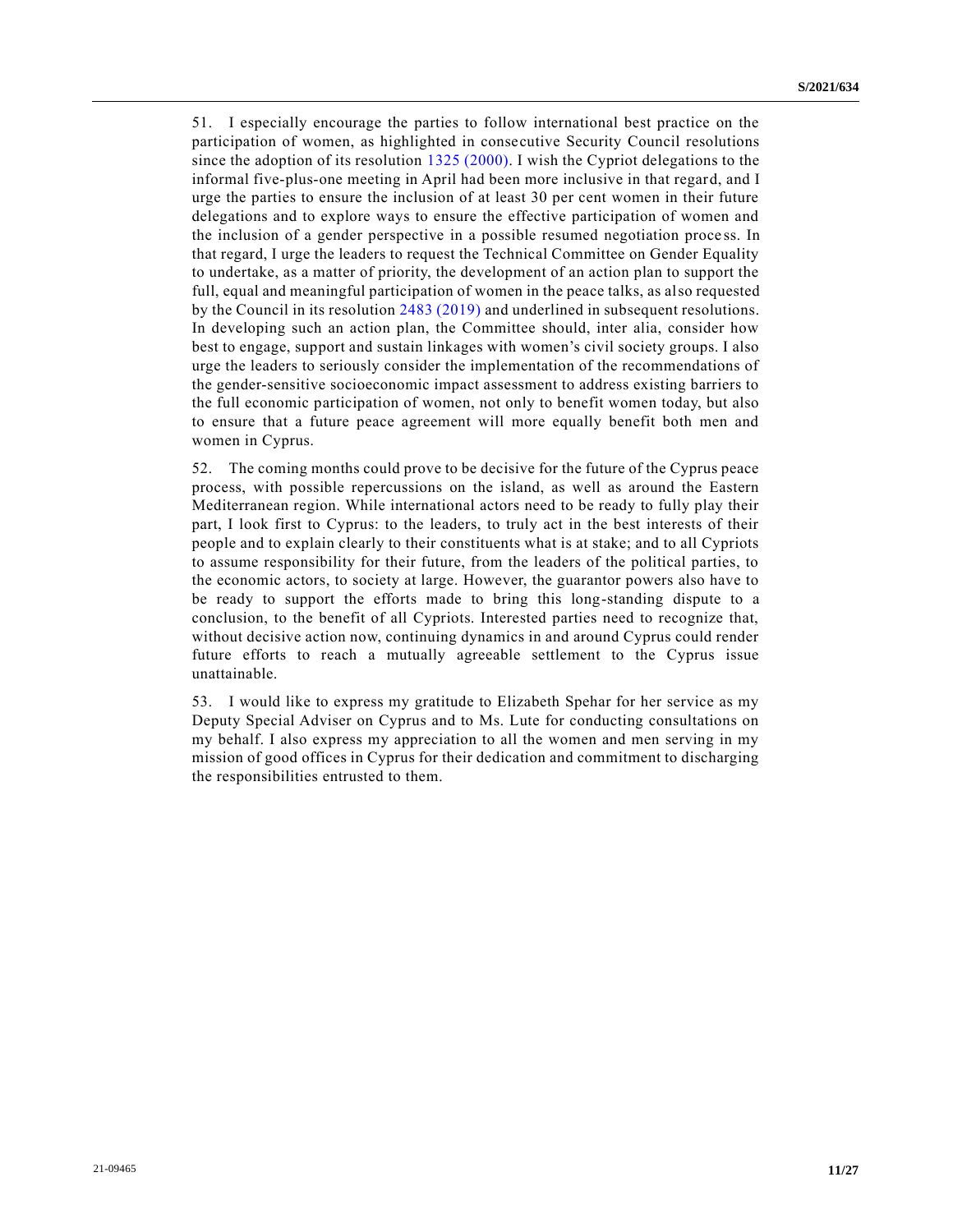## **Annex I**

## **Written update by the Greek Cypriot leader to the good offices mission of the Secretary-General, pursuant to and in accordance with Security Council resolution [2561 \(2021\)](https://undocs.org/en/S/RES/2561(2021))**

This submission is made in response to the encouragement in UN Security Council Resolution [2561,](https://undocs.org/en/S/RES/2561(2021)) to "*the leaders of the two communities to provide written updates to the Good Offices Mission of the Secretary General on the actions they have taken in support of the relevant parts of this resolution since its adoption, in particular with regard to paragraphs 5 and 6 and 8, with a view to reaching a sustainable and comprehensive settlement*".

The present update includes all developments relevant to the effort to resume the peace process in the framework of the Good Offices Mission of the UNSG, irrespective of their inter-state or inter-communal character. References to communities are without prejudice to the Republic of Cyprus as a Member State of the United Nations and references to UNFICYP are made without prejudice to the Republic of Cyprus as the host country of the Force.

## **I. Efforts to resume the peace process**

During the last 4 years, since the inconclusive closing of the Crans Montana Conference on Cyprus in July 2017, our efforts to resume the peace process from the point that it was left and based on agreed Terms of Reference were undermined by an intransigent refusal on the part of Ankara to allow the Cyprus-led process to move forward, despite an agreement in principle between the leaders of the two communities in August 2019, confirmed at a trilateral meeting with the UNSG the following November in Berlin.

Although at Crans Montana we came closer than even before to a strategic agreement and the understanding between the two Cypriot leaders was based on the existing body of work, any attempt to resume and conclude the negotiations was met with resistance by Ankara and a systematic undermining of the agreed framework, as not befitting Turkish views on a settlement in Cyprus.

At the same time, Turkey's illegal and provocative activities in the territorial sea, the continental shelf and the EEZ of Cyprus, the violations of the military status quo along the Turkish forces ceasefire line and Strovilia, as well as the audacious opening of the beachfront in the fenced area of Varosha, in contravention to relevant UNSC Resolutions, created an extremely negative political climate that gravely jeopardizes the prospects of the peace process and would pave the way for the revival of the old rhetoric for a "two states" solution, now branded as "paradigm shift".

Given the eventual shift indeed of the Turkish Cypriot position on the form of the settlement of the Cyprus problem from reunification to partition, through the recognition of two states and of sovereign equality and its consequent repositioning outside the UN-established parameters of negotiations, with the open encouragement of Ankara, it is not surprising that the 5+1 meeting in Geneva in April did no t result in an agreement for the resumption of negotiations.

While Ankara and the Turkish Cypriot leadership insist that trust between the sides has been lost and any effort to continue the peace process building on what we have already achieved would be futile, their argument on what happened at Crans Montana illustrates exactly that we have exercised full flexibility and constructive approach, presenting at the final stage a comprehensive proposal that went beyond what we had previously accepted, in an attempt to bring positions as close as possible.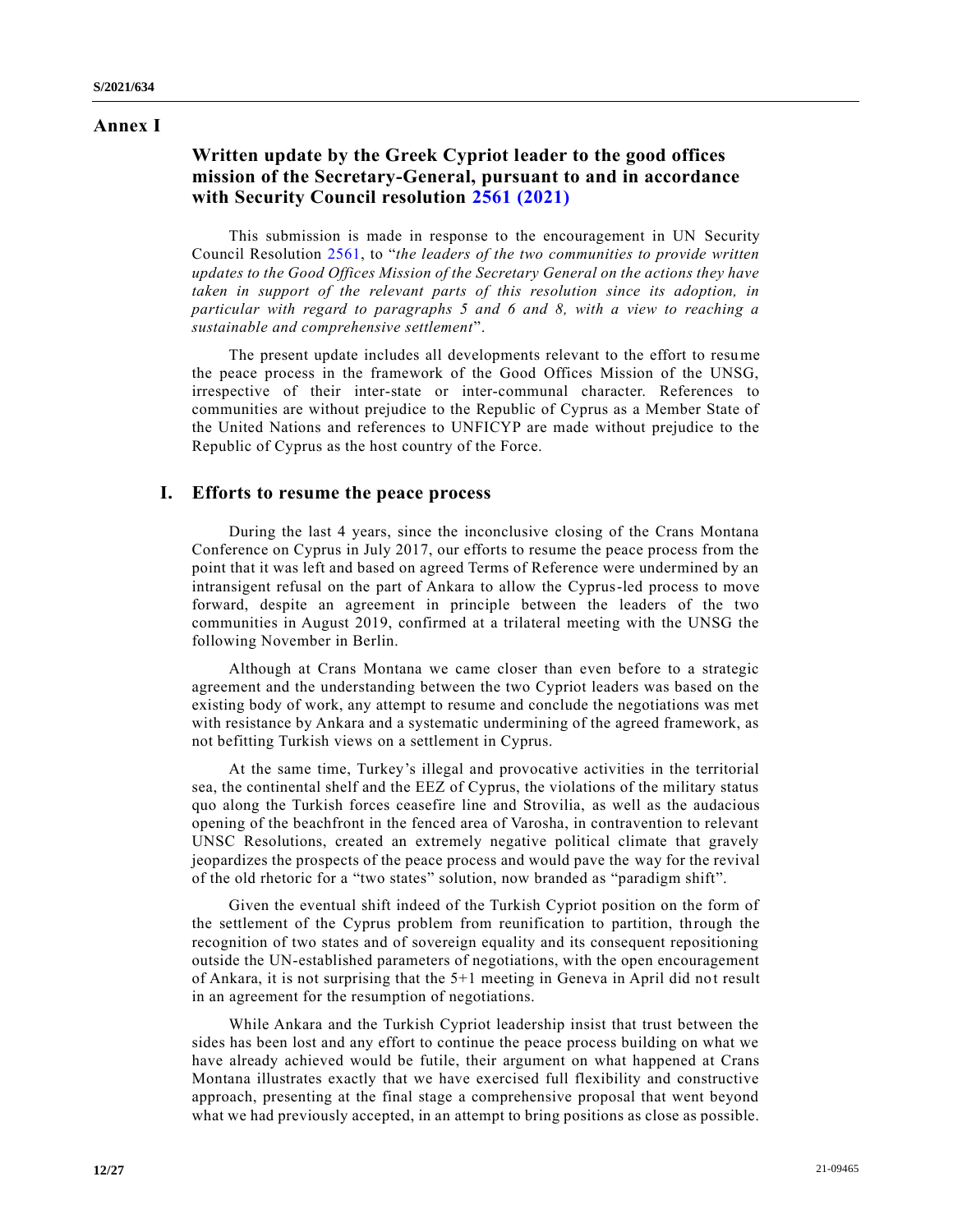Regrettably though, they have now entrenched themselves in their intransigent written positions, setting as a precondition for the resumption of negotiations the recognition of two states in Cyprus and expecting the UN Security Council to ignore all its previous Resolutions on the matter, while denying to the UNSC any other role in the process. This amounts to a significant impediment to the efforts of the UN Secretary General aiming at finding common ground that would allow moving to the next step of the process.

We also note, with grave concern, that Ankara has maintained its hostile rhetoric towards Cyprus and they would not hesitate to repeat threats for use of military force on and around Cyprus, exhibited *inter alia* through the upgrading of the illegal airport at Lefkonoiko, where now Turkish drones are stationed, ready to be used in military operations in Cyprus and in the region, according to statements of Turkish officials at the highest level.

Even more worrisome and with potential devastating effect for the peace process, is the fact that despite the repeated calls by the international community and the UN Security Council in particular, to refrain from creating new *faits accomplis* in the fenced area of Varosha, they carry on their plans for further violations contrary to the relevant UNSC Resolutions, thus further fueling the escalation of tension, under the pretense of disturbing what they call a "comfort zone".

The Cyprus peace process should not be left to degenerate into strong-arm tactics. There should be no room for intimidation and threats, neither *ultimata* based on demands that are outside the UN established parameters. All these constitute a real obstruction to the efforts for resumption of the Cyprus peace process, at a difficult juncture for the Eastern Mediterranean region, and in disregard of the appeal of the UN Secretary General in Geneva to refrain from such acts.

Yet engaged by geography, we just cannot waver over the peace process. As the prolongation of the status quo is not an option, our resolve to pursue a peaceful settlement becomes stronger, along with our readiness to support the UN Secretary General in his effort to keep the process alive and the window of opportunity open. In this direction, we will continue working with his Special Envoy, Ms. Jane Holl Lute, in preparation of the informal meeting announced by the UNSG at Geneva for the next weeks.

As stated already, we are ready to engage in a constructive manner, taking into account the expressed concerns of the Turkish Cypriot side, within the agreed basis of a bi-zonal, bi-communal federation with political equality, as defined in UN Resolutions with a single sovereignty, citizenship and international personality. In this direction in particular, we have already proposed to work on the idea of decentralisation of the exercise of power, which could provide an opportunity to involve to the extent possible and as close to the people as possible all levels of administra tion in decision-making and implementation, reduce the number of instances of potential friction and thus further enhance the overall functioning of the state.

Furthermore, we would like to stress our genuine and strong belief that good faith negotiation on issues of substance is the best way forward. Having heard the Turkish Cypriot leader in Geneva, we have already explained that any issue of concern could be discussed, provided that we have a strategic agreement on all issues, including inter alia territory and property, as well as security and guarantees, in line with the UN established parameters and the logic and methodology of the framework proposed by the UN Secretary General in Crans Montana.

For substantive negotiations to resume with realistic prospects of success, it is imperative to avoid further escalation of tension. We therefore maintain as a priority the creation of an environment conducive to fruitful talks. To this end, we have submitted to the UN Secretary General a package proposal of game-changing CBMs (incl.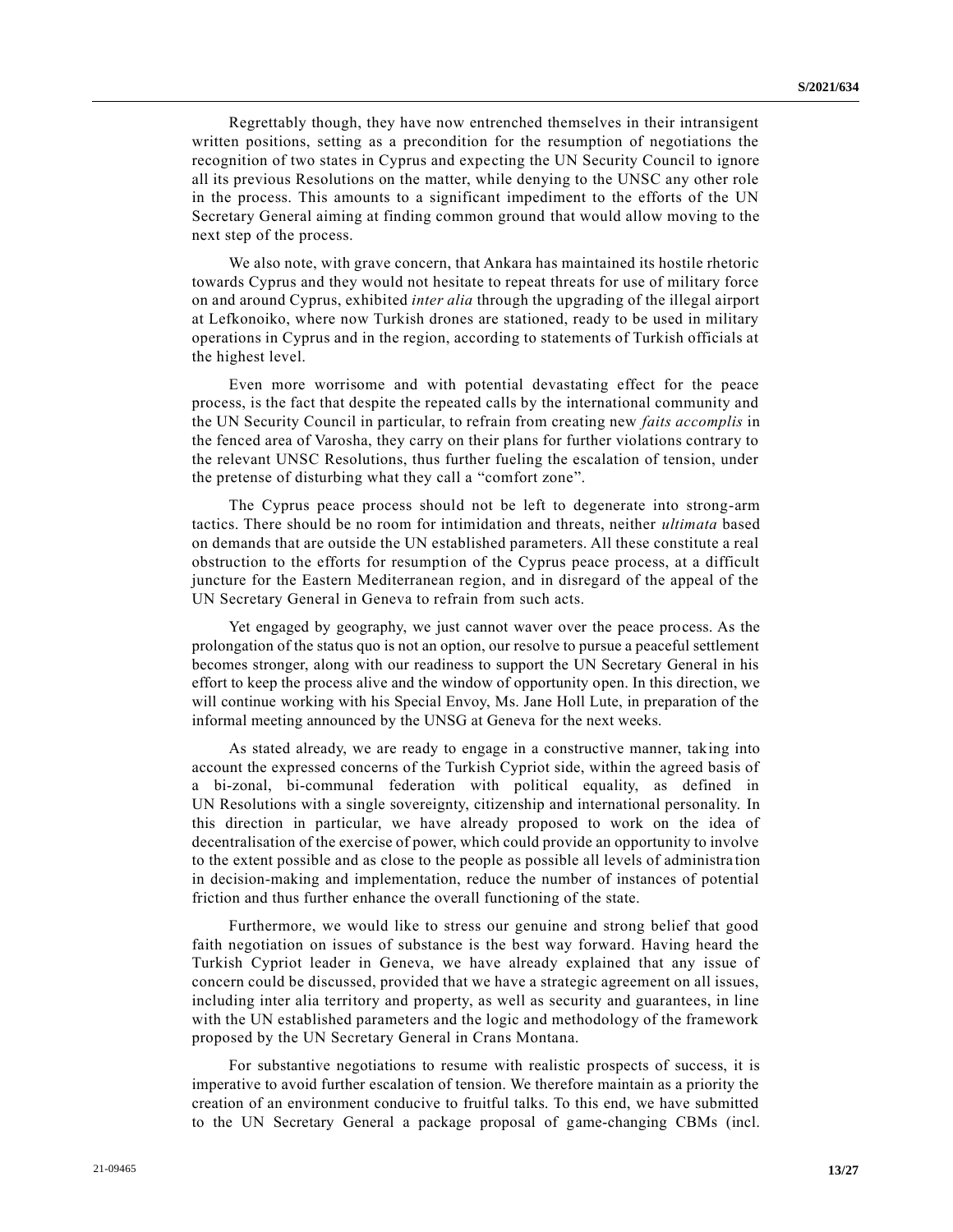Varosha), designed to contribute in creating the much needed right conditions. We believe that it is time for our willingness to engage constructively to be reciprocated.

Our vision of a peaceful Cyprus firmly remains within the established framework and a settlement of a bi-zonal, bi-communal federation with political equality, as set out in the relevant United Nations Security Council Resolutions.

As we strive for a meaningful and fruitful process, we need the support of the UN and of the UN Security Council in particular to impress upon all parties the need to refrain from any acts that could undermine the prospects of resumption of negotiations. Our approach should always point to our expectations to establish peace, stability and prosperity in Cyprus and in our region.

## **II. Effective mechanism for direct military contacts**

Given the tension on and around Cyprus, including threats for use of military force emboldened by the upgrading of military capacity in the occupied are as, the necessity for the establishment of a mechanism for direct military contacts, between the opposing forces in Cyprus, facilitated by UNFICYP, becomes urgent.

Even more so, taking into account the continuous violations in the fenced area of Varosha of the relevant UN Security Council Resolutions, and the obstructions and interference on behalf of the Turkish occupation forces with UNFICYP duties, rendering the latter unable to perform its mandated tasks.

The calls by the UN Security Council to the parties involved to engage in the discussion testify to the urgent need to prevent further deterioration. In this direction, the government of the Republic of Cyprus presented a proposal already in December 2019, outlining a framework for a mechanism for direct military contacts between the opposing forces, namely the National Guard and the Turkish occupation forces, at the level of their Commanders, facilitated by UNFICYP at respective level, in accordance with its mandate, as prescribed by the UN Security Council Resolution [186 \(1964\).](https://undocs.org/en/S/RES/186(1964))

The government of the Republic of Cyprus stands ready to engage in further discussion, while in the meantime expects a firm and decisive stance on behalf of UNFICYP that would effectively deter further provocations by the Turkish occupation army.

## **III. Committee on Missing Persons**

The work of the Committee on Missing Persons in Cyprus remains a fundamental aspect of the peace process and therefore, the support of all parties is indeed considered a *conditio sine qua non*.

In this regard, we would like to stress once more the importance of gaining access to relevant archives of countries and organizations that had a military or police presence in Cyprus in 1963, 1964 and 1974, in a manner that would allow the Committee to be more effective.

In particular, the Turkish military archives, especially of the period around 1974. Turkey has the obligation to exercise due diligence and provide information from its archives in good faith, to help determine the fate of missing persons in Cyprus.

Access to military archives would *inter alia* provide information regarding primary locations of burial of missing persons, as well as secondary locations given that a great number of remains were relocated, rendering the efforts of the Committee extremely difficult.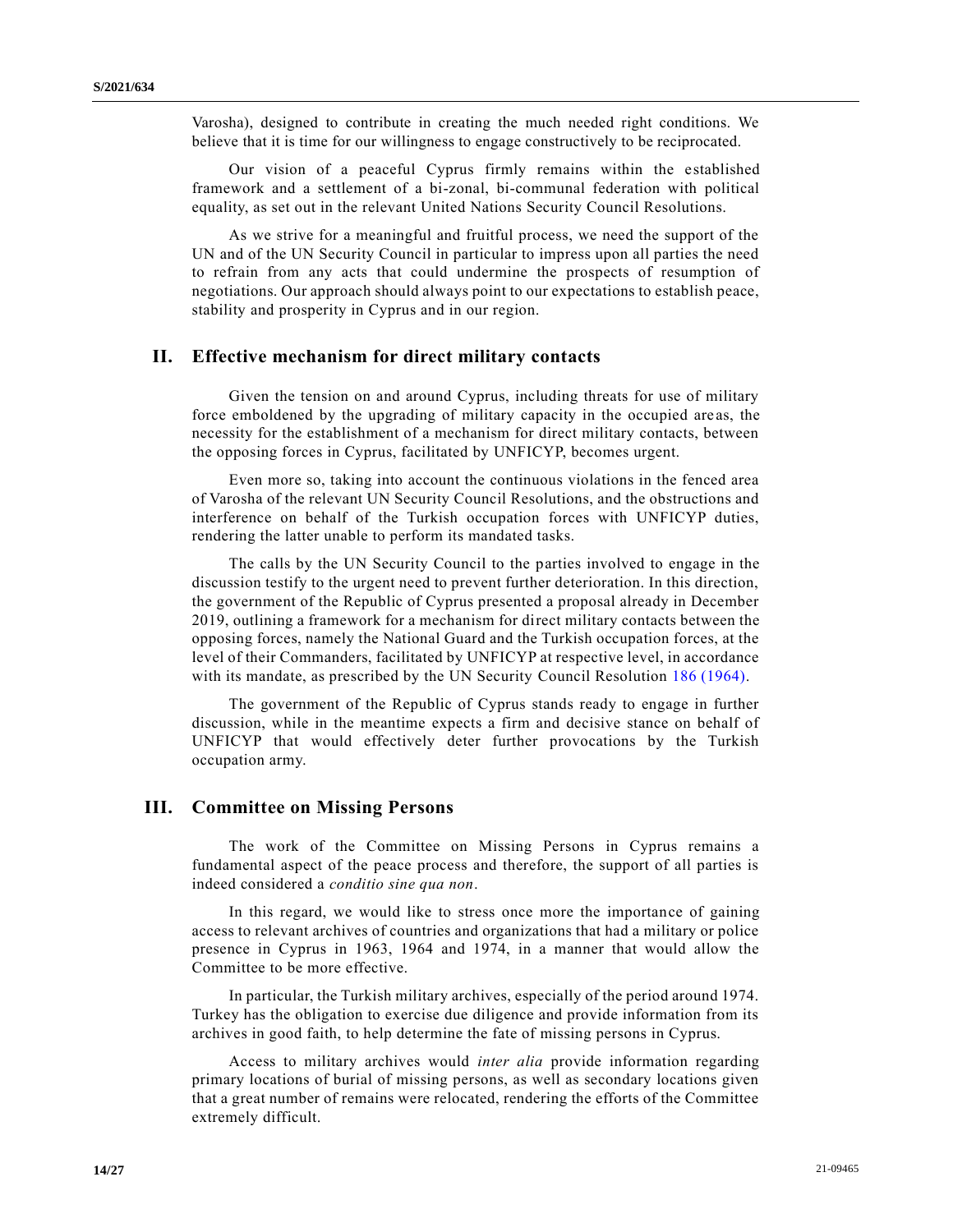As pointed out numerous times in the past, it is indeed critical to grant access to these archives and obtain pertinent information to the question of the fate of missing persons, which constitutes one of the grave humanitarian challenges of the conflict.

## **IV. Crossing-points**

Although the COVID-19 pandemic still poses a grave challenge for public health at a global scale, conditions in Cyprus have allowed in recent weeks the gradual lifting of many of the restrictions. Taking into account also progress in the vaccination programme, the Technical Committee on Health was mandated to facilitate exchange of views on the best way to restore the *status quo ante*, i.e. pre-COVID-19 outbreak emergency measures.

It should be noted that the gradual lifting of the restrictions at the crossing points started in June 2020 based on an understanding of the leaders of the two communities. Although we have fully respected this understanding, it is a fact that not the same level of commitment has been manifested from the Turkish Cypriot side, creating tension and distress, primarily to those people, whose daily life was adversely affected.

Having set as a priority the need to address these issues, our efforts focused in recent weeks on further facilitating crossings, while maintaining the highest possible level of protection of public health safety, through the synchronisation of practices followed at the crossing points. Based on the work of experts in the framework of the Technical Committee on Health, an understanding was reached to restore the *status quo ante*, starting from June 2021 onwards.

As announced at the time, the crossing points are expected to facilitate unhindered movement and intercommunal contacts, while we hope this will also contribute in building more trust and a positive *momentum* that would benefit all the Cypriots and also enhance our efforts in the framework of the peace process.

## **V. Technical Committees**

The positive *momentum*, as well as the practical aspect of restoring COVID-19 *status quo ante* will hopefully allow the Technical Committees to intensify their work. It is true that they tried to carry on under adverse circumstances, given the restrictions imposed due to the pandemic but also the change of a substantial number of their members, that admittedly had a distinct impact on their work in the framework of their mandate to mitigate the adverse effects of the *status quo* and the *de facto* division of the island in the daily lives of all Cypriots, amplified by the challenges posed by the COVID-19 pandemic.

As already indicated, the Technical Committee on Health spearheaded efforts to address the additional challenges posed by the COVID-19 pandemic, *inter alia* exchanging real time scientific information, addressing urgent requests concerning medical cases, and facilitating supply of medicines and delivery of vaccines for the Turkish Cypriot community. At the same time, they have managed to guide the project on the *identification and distribution of mosquito vectors* to address the risk for disease transmission, through public awareness and exchange of views and information on necessary measures to protect public health to its final stage.

At the same stage, more or less, is the online platform of the Technical Committee on Environment, which is envisaged to bring closer experts from both communities in order to exchange experience and information, while at the same time identify necessary key environmental projects for future implementation.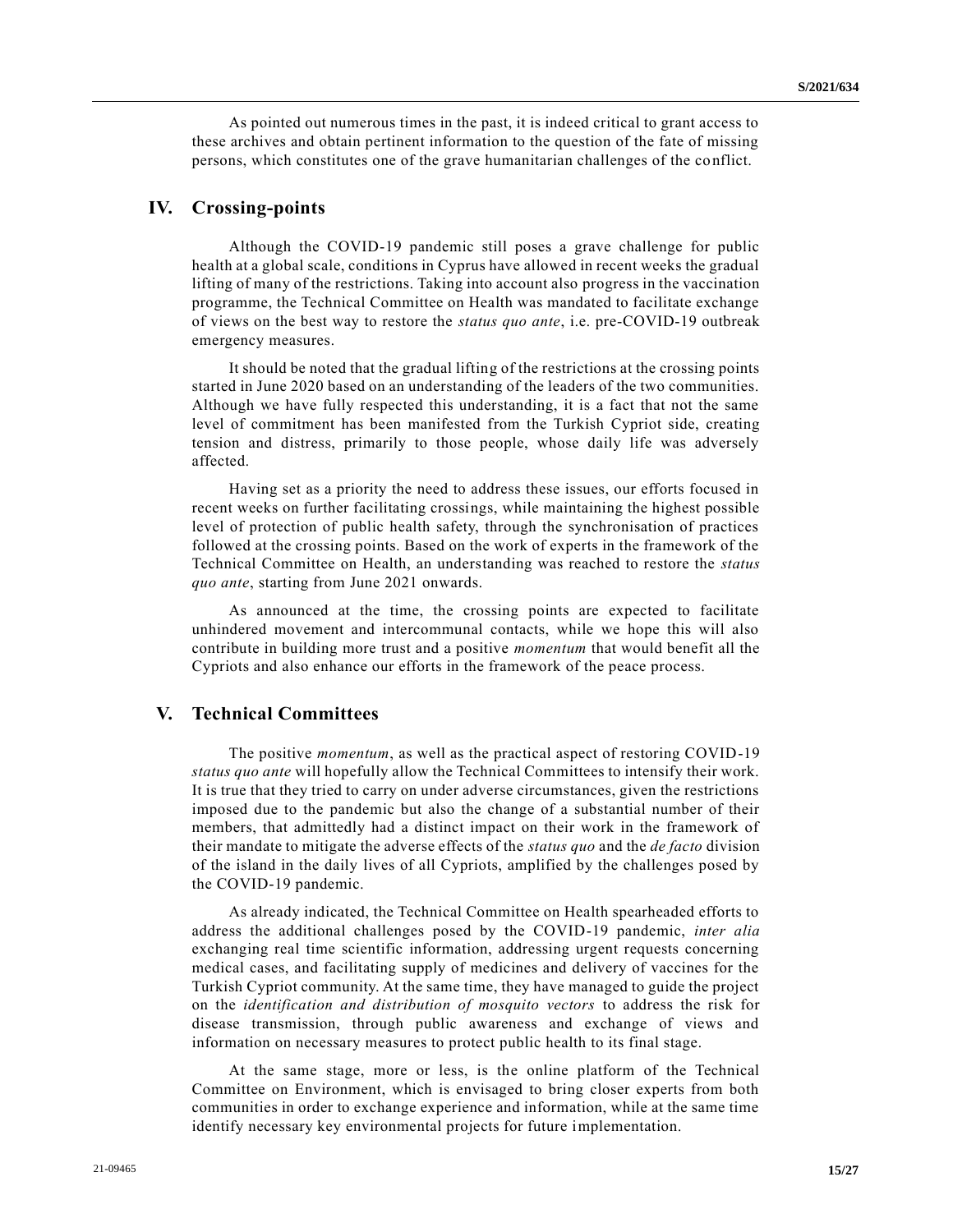A step before its conclusion is also the project concerning the production of supplementary education material (30 lesson plans), a flagship initiative of the Technical Committee on Education. The plans evolve around "the right of children to participate", discussed via various thematic areas that are based but not restricted to peacebuilding, intercultural dialogue, human rights and anti-racist education. At the same time, planning on the "Imagine" project has focused on the next academic year's preparation, as circumstances during recent months proved not to be favorable for timely implementation of this year's planning.

In collaboration and synergy with the Technical Committee on Crime and Criminal Matters, they have also initiated the *Prevalence, Correlates and prevention of conventional bullying in schools and cyberbullying* project, consisted of research to collect systematic data on stereotypes, prejudice and other factors of bullying, identify both risk and protective factors and use of this information in teachers' training. One more project that would hopefully benefit from the intensification of the Technical Committees work.

Despite the extraordinary challenges of the recent months, the Joint Contacts Room, under the auspices of the Technical Committee on Crime and Criminal Matters, has been persistently facilitating exchange of information regarding crimes, based on the principle that no crime should remain unpunished, whenever that may happen.

As an established trusted channel for exchange of sensitive information, we believe that it could prove extremely useful in our efforts to analyse the multifaceted phenomenon of irregular migration and identify sectoral challenges, with the cooperation and synergy between a number of relevant Technical Committees (e.g. Crime and Criminal Affairs, Humanitarian Affairs, Crisis Management, Gender Equality) and the contribution of experts, where needed.

Technical Committee on Entrepreneurship and Commercial Affairs has resumed discussions on a number of issues, with more prominent the vehicles insurances and the recycling. The latter could be further elaborated in cooperation with the Technical Committee on Environment.

Hopefully setting the tone for the coming months, the Technical Committee on Cultural Heritage has maintained a steady pace in their work, with 31 projects concluded or in progress in 2021 and a forward looking planning.

While trying to establish better conditions on the ground and a more positive political atmosphere, it is a critical moment for the Technical Committees as well and their efforts to meet expectations, within the framework of their mandate.

We will keep encouraging them to use all tools available, most notably the Support Facility funded by the EU in the framework of the Aid Regulation, in order to continue and enhance their work, bearing in mind their valuable contribution in creating a more positive political environment, in their supplementary role to the substantial negotiations in the context of peace process.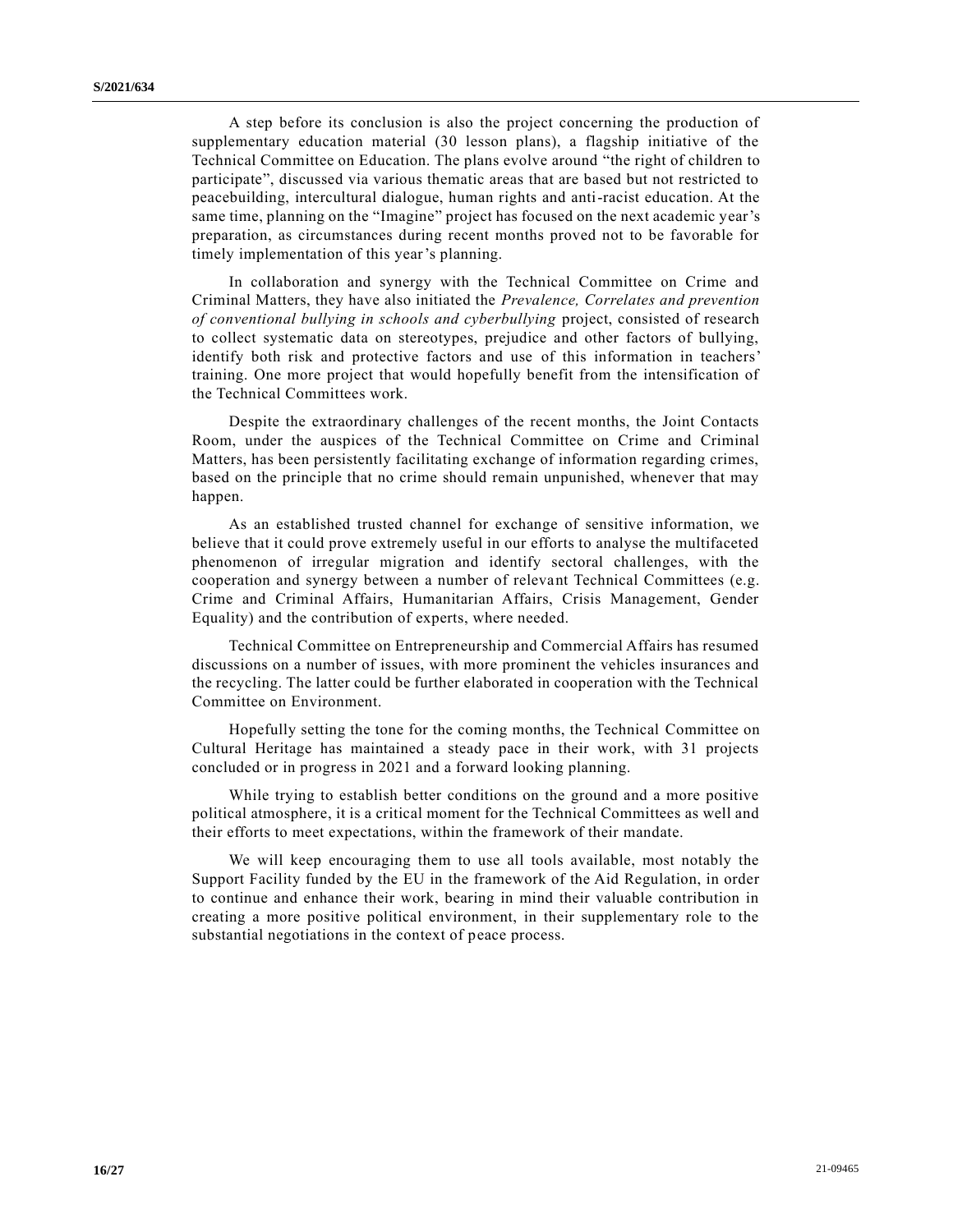### **Annex II**

**Actions taken by the Turkish Cypriot side in support of the relevant parts of Security Council resolution [2561 \(2021\)](https://undocs.org/en/S/RES/2561(2021)) adopted on 29 January 2021**

## **I. Actions Taken in Support of Reaching a Sustainable and Comprehensive Settlement**

## **The New Vision for the island of Cyprus**

### **a. Brief Background**

As the fifth President of the Turkish Republic of Northern Cyprus (TRNC), I have put forward a new vision for the island of Cyprus and the region as a whole. This vision is based on a win-win approach that would be beneficial to both sides on the island, as well as the Eastern Mediterranean region.

The island of Cyprus has been held hostage to the unsustainable status quo, which has been harming the Turkish Cypriot people in every way, in relation to all aspects of their lives.

This injustice must end.

Bearing in mind that repeated UN efforts to realize an equality based bi-communal, bi-zonal federal settlement have failed, we must change the rules of the game in order to open the way for a just and sustainable settlement.

The failed negotiations of more than half a century have resulted in the exhaustion of the bi-zonal and bi-communal federation model as a basis for a settlement.

In addition to a change in the basis for a settlement, the settlement process needs to address the lack of equilibrium between the two sides – a key violation of the principle of equality and an obstruction to an equality based settlement. While the Greek Cypriot side continues to enjoy the hijacked status as the sole representative of the bi-communal partnership Republic of Cyprus since December 1963 and engages in the negotiations in the comfort zone provided by this, Turkish Cypriots have continued to suffer under inhuman isolation despite their ongoing constructive stance. The unjust privileges granted to the Greek Cypriot side by the international community leave no room for them to share power as equals with the Turkish Cypriot side.

The unwavering support of my People to the past negotiation processes is clear from the acceptance of nearly all the UN-proposed settlement plans, including the UN Plan entitled "The Comprehensive Settlement of the Cyprus Problem" (the "Annan Plan") of 2004, which for the first time in the history of Cyprus settlement negotiations, was a plan that was submitted for approval by the respective electorate on both sides, in separate simultaneous referenda.

What happened next is very telling; the Turkish Cypriot People continue to suffer under isolation and restrictions, despite our overwhelming support to the internationally backed UN Plan, while the Greek Cypriots, despite their overwhelming rejection of the settlement, have become a member of the EU, thereby bolstering their international status. This situation has further boosted the Greek Cypriot side's intransigent stance in the negotiation processes.

If this is not injustice, what is?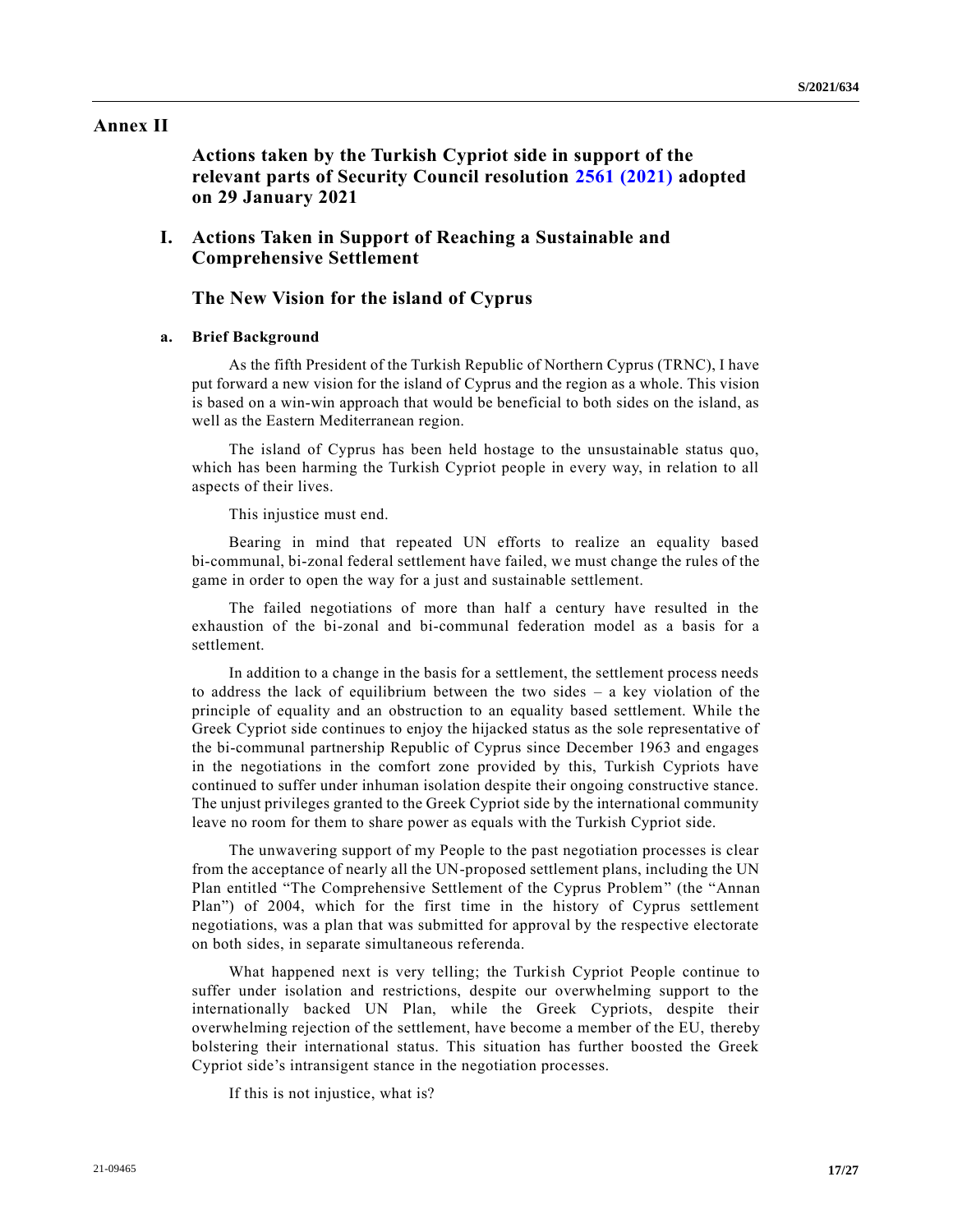### **b. Activities leading up to the Informal 5+UN Meeting in Geneva**

I have been sharing my vision at the different meetings I have been conducting with key international counterparts.

I held a teleconference with the UN Secretary-General António Guterres on 25 January 2021, in which, in addition to my vision, I also shared my expectation from the 5+UN informal meeting.

On 25 February 2021, the UNSG sent an invitation expressing his intention to hold the 5+UN informal meeting in Geneva from 27-29 April 2021, stating the purpose of the 5+UN informal meeting to be the determination of whether common ground exists for the parties to start a new, time-framed formal negotiation process for a just, realistic and sustainable settlement in Cyprus within the foreseeable future.

I gave my immediate acceptance to the UNSG's invitation in writing on 1 March 2021, and I expressed my intention to attend the informal 5+UN meeting with an open mind and the necessary determination to explore whether common ground exists that would pave the way for formal negotiations. I underlined that after more than half-acentury of failed processes for a settlement in Cyprus, we are at a critical juncture. Given the internationally accepted view that the status quo is unsustainable and unacceptable, I underlined the UNSG's principled expression that "this time must be different" and confirmed my determination to transform these words into practice.

I also reiterated that the aim of the Turkish Cypriot Side is to seek a solution based on the inherent sovereign equality and equal international status of the two States on the island, with cooperation between them. I underlined my conviction that the establishment of a cooperative relationship between the two sides on the above basis would not only provide mutual benefits for the two Peoples on the island, but would also contribute to the much needed security, stability and cooperation in our region.

In preparing for the informal 5+UN meeting, I also shared my vision with a number of high-level officials. Among others, I met with the Turkish Foreign Minister H.E. Mr Mevlüt Çavuşoğlu; the UK Secretary of State for Foreign, Commonwealth and Development Affairs and First Secretary of State, H.E. Mr Dominic Raab; the EU [High Representative for Foreign Affairs and Security Policy](https://en.wikipedia.org/wiki/High_Representative_of_the_Union_for_Foreign_Affairs_and_Security_Policy) H.E. Mr Josep Borrell; UK Minister for European Neighbourhood and the Americas H.E. Ms Wendy Morton, and Ambassadors from numerous countries.

During this period, I also met with the UN Senior Official Jane Holl Lute, on 11 January, 8 March and 11 April in preparation for the Geneva meeting.

Prior to my departure to Geneva, on 26 April 2021, I met with the President of the Republic of Turkey, H.E. Mr Recep Tayyip Erdoğan. As a Guarantor Power and one of the participants of the 5+UN informal meeting, President Erdoğan reiterated the full support of the Republic of Turkey to the Turkish Cypriot vision at the highest level.

### **c. The Informal 5+UN meeting in Geneva**

On 27 April 2021, I held my first bilateral meeting in Geneva with the UNSG Guterres. I thanked the UNSG for organizing his first international meeting on Cyprus since the outbreak of the pandemic, as well as his team for the hard work they have put in towards the realisation of the informal meeting.

Using this opportunity, I made it clear that the rules of the game had to be changed, drawing lessons from the failed processes. I reiterated my conviction that the exhausted basis, bi-zonal, bi-communal federation, had to be put aside. I also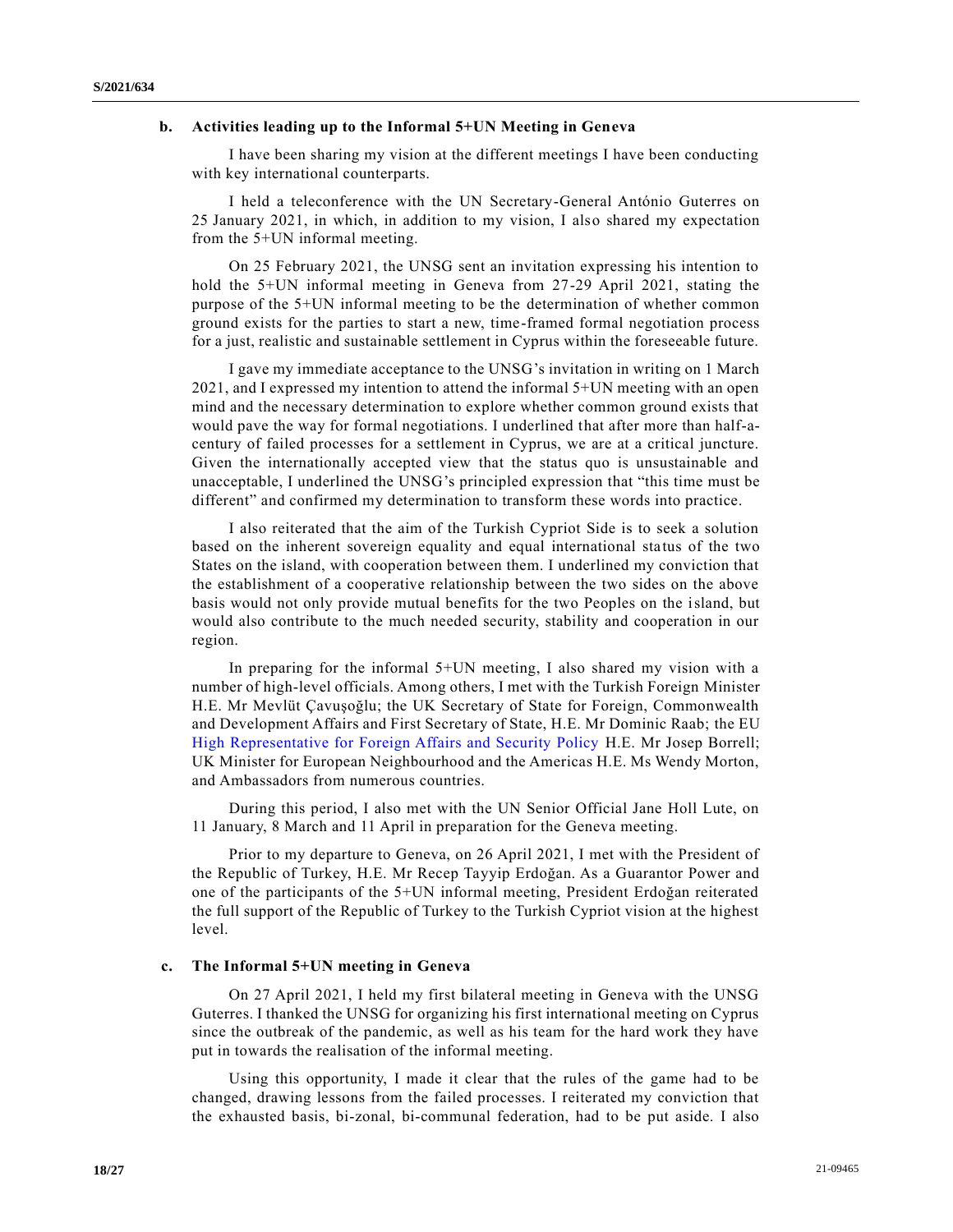pointed at the results of the Presidential elections in the TRNC, which clearly demonstrated the withdrawal of the Turkish Cypriot People's consent from a federal basis. I underlined that my People entrusted me with the mandate to seek a solution based on two States; because a sustainable settlement providing for stability, peaceful co-existence and cooperation in Cyprus and the region can best be achieved through mutual respect and the recognition of the inherent sovereign equality and equal international status of the two States. It is a fact that the result of the usurpation of the bi-communal partnership Republic of Cyprus in December 1963 has been physical separation and the emergence, out of necessity, of administrative, judicial and legislative organs on the island for each of the two distinct Peoples.

The new mandate determined by the democratic will of the Turkish Cypriot People also brought to light the need for a paradigm shift for ending the unsustainable status-quo, which is also acknowledged as such by the UN and the international community at large. I underlined that this could only be achieved through the new basis.

#### I told the UNSG that:

"*We have not come to this point in one day. In the background of where we stand here today, there lies a long and hard struggle on the part of my People. This is a struggle for survival and dignity as an equal co-owner of the island of Cyprus and a co-founding partner of the 1960 Republic of Cyprus, which was destroyed by the Greek Cypriots in 1963. This meant not only destruction of lives, homes and properties, but also the destruction of the bi-communal partnership Republic itself. We were forcibly expelled from that Republic which has since been monopolized and occupied by the Greek Cypriot side, it continues to be so*."

Against this background, I reminded that the Turkish Cypriot side nevertheless negotiated in good faith in order to find a settlement to the Cyprus dispute. However, the Greek Cypriot side, as confirmed by their own former foreign minister, has rejected at least 15 major UN documents for a settlement. Among them were the Set of Ideas of 1992, the Confidence-Building Measures package of 1994 and finally the Annan Plan of 2004. In the immediate aftermath of the referenda, former UN Secretary-General Kofi Annan had written in his report of 28 May 2004 to the Security Council, "what was rejected was the solution itself rather than a mere blueprint" (paragraph 83).

The last instance of this intransigent attitude was in Crans-Montana in 2017, which the UNSG has witnessed personally. It is evident that the deeply rooted ideology of dominance and hegemony on the part of the Greek Cypriot side has not changed.

Under these circumstances, the only way for the Turkish Cypriot People to preserve and protect our existence, identity and equal rights on the island of Cyprus is through respect for our right to self-determination, equal international status and sovereign equality. International law does not sanction differential treatment of the two sides, which are inherently equal.

I told the UNSG that the Turkish Cypriot side considers that the preparation of the conditions for settlement necessitates the recognition of the sovereign equality and equal international status of the two sides and underlined that any negotiation under the existing political asymmetry on the island cannot yield a result, as proven by over 50 years of fruitless negotiations.

In addition to the above, I brought to the attention of UNSG Guterres that the lifting of the isolation and restrictions on the Turkish Cypriot People would significantly contribute to the efforts to prepare the ground for sustainable settlement by levelling the playing field. It would also enhance prospects for cooperation between the authorities of the two sides by helping build confidence between them.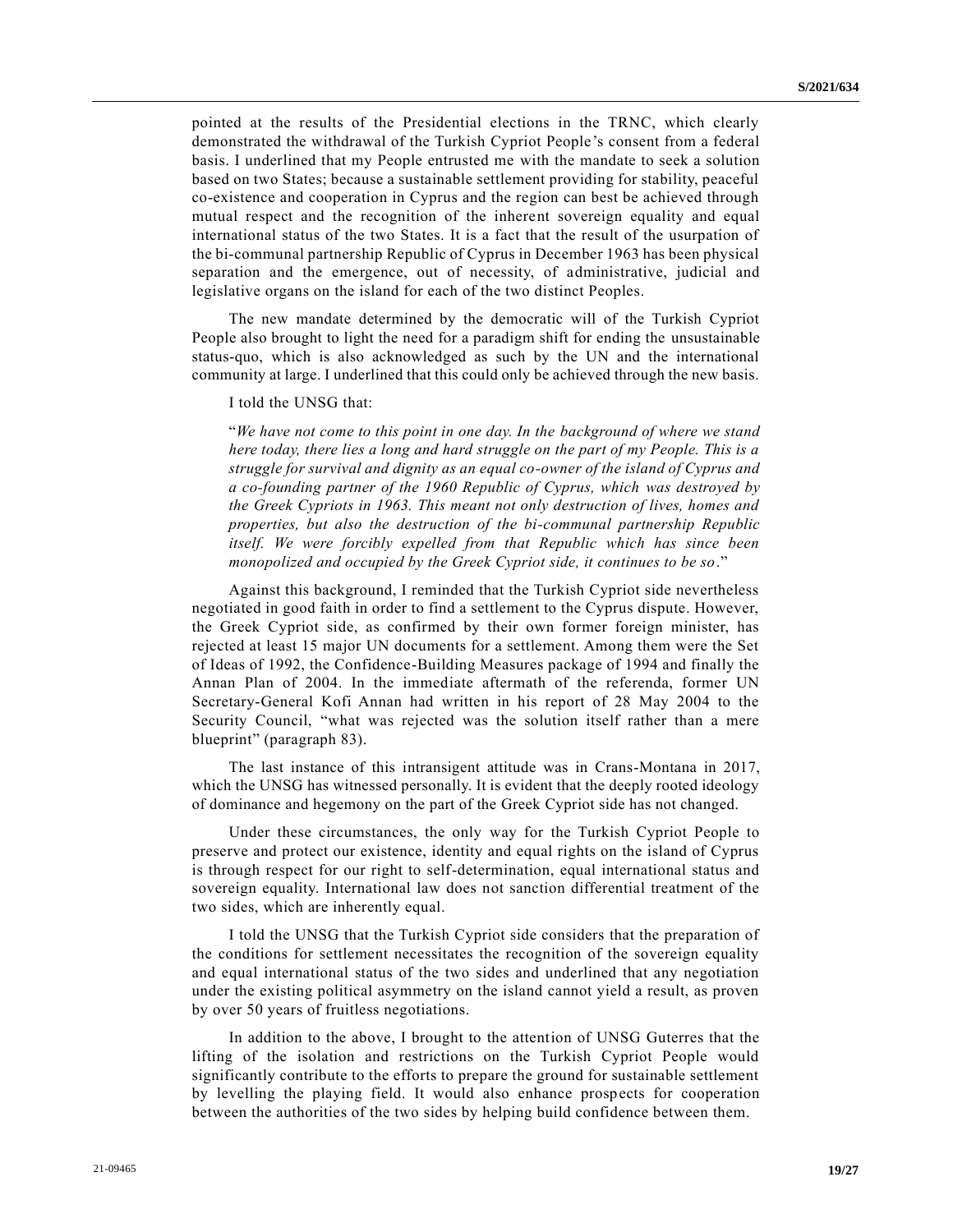On 28 April 2021 at the first plenary of the 5+UN informal meeting, I addressed the participants on behalf of my People as their President. In my speech, I shared the Turkish Cypriot formula for a just, realistic and sustainable settlement as the common ground to start the new formal process. I explained the reasons, in detail, based on excerpts from numerous reports and official statements, why the bi-zonal, bi-communal federation basis had been exhausted and only served to perpetuate the unsustainable status-quo.

Drawing from my personal experiences starting from 1960's, I shared with the participants those difficult days when my late father, Mr. Rüstem Tatar, the then Auditor-General of the 1960 partnership Republic, could not to go to work because his life was in danger, due to his Turkish Cypriot identity.

In my deliberations, I explained the root-causes of the failure as the Greek Cypriot and Greek vision that Cyprus is an integral part of Hellenism and the unequal status of the two sides that was created in violation of the 1960 Treaties and Constitution after the usurpation of the partnership State in 1963 and its continued occupation. This resulted in a purely Greek Cypriot administration passing itself off internationally as "the sole legitimate government for the whole of Cyprus".

The mere fact of international recognition, no matter how widespread, cannot excuse or confer legitimacy upon the violations of both domestic constitutional law and international treaty law, through which the Greek Cypriot side usurped the name as well as the government of the "Republic of Cyprus".

As one of the parties to the 1960 Treaties (*Treaty of Guarantee, Treaty of Establishment, and the Treaty of Alliance*) and co-founder, as well as co-owner of the partnership state of the Republic of Cyprus, reflecting its inherent sovereign equality and equal status, I clarified that the Turkish Cypriot side, which possesse s all the attributes of statehood, is thus entitled to the same rights and status that the Greek Cypriot side is entitled to, and is currently exercising.

At the first plenary I also shared in writing the Turkish Cypriot proposal for a sustainable settlement.

The essence of the Turkish Cypriot proposal is the recognition of the inherent sovereign equality and equal international status of the State of the Turkish Cypriot People, through which a cooperative relationship can be established between the two existing States on the Island. This would pave the way for results-oriented, timeframed negotiations towards a realistic and sustainable settlement.

I explained that for too long, the Turkish Cypriot side has been treated as by standers or even non-existent, while resolutions, decisions, statements, have been adopted in their absence, in platforms where they were not even represented or heard, while the Greek Cypriot side, having usurped and monopolized the title of government, has given a totally distorted, one-sided view of the situation to the international community.

In our proposal, I pointed out that it is based on concrete experience and the drastically changed local, regional and international environment, together with the current realities on the Island that compelled the Turkish Cypriot Side to put forward a new proposal that would make Cyprus an island of sustainable stability and peaceful co-existence.

I expressed the willingness of the Turkish Cypriot Side to rise to the challenge that *this time must be different* by putting its new vision into clear and practical terms.

Also, in this context, I expressed our readiness to take the necessary steps not only to rectify a grave injustice that continues to be done against the Turkish Cypriot People, but also for removing the root-causes of failure in the way of a sustainable settlement.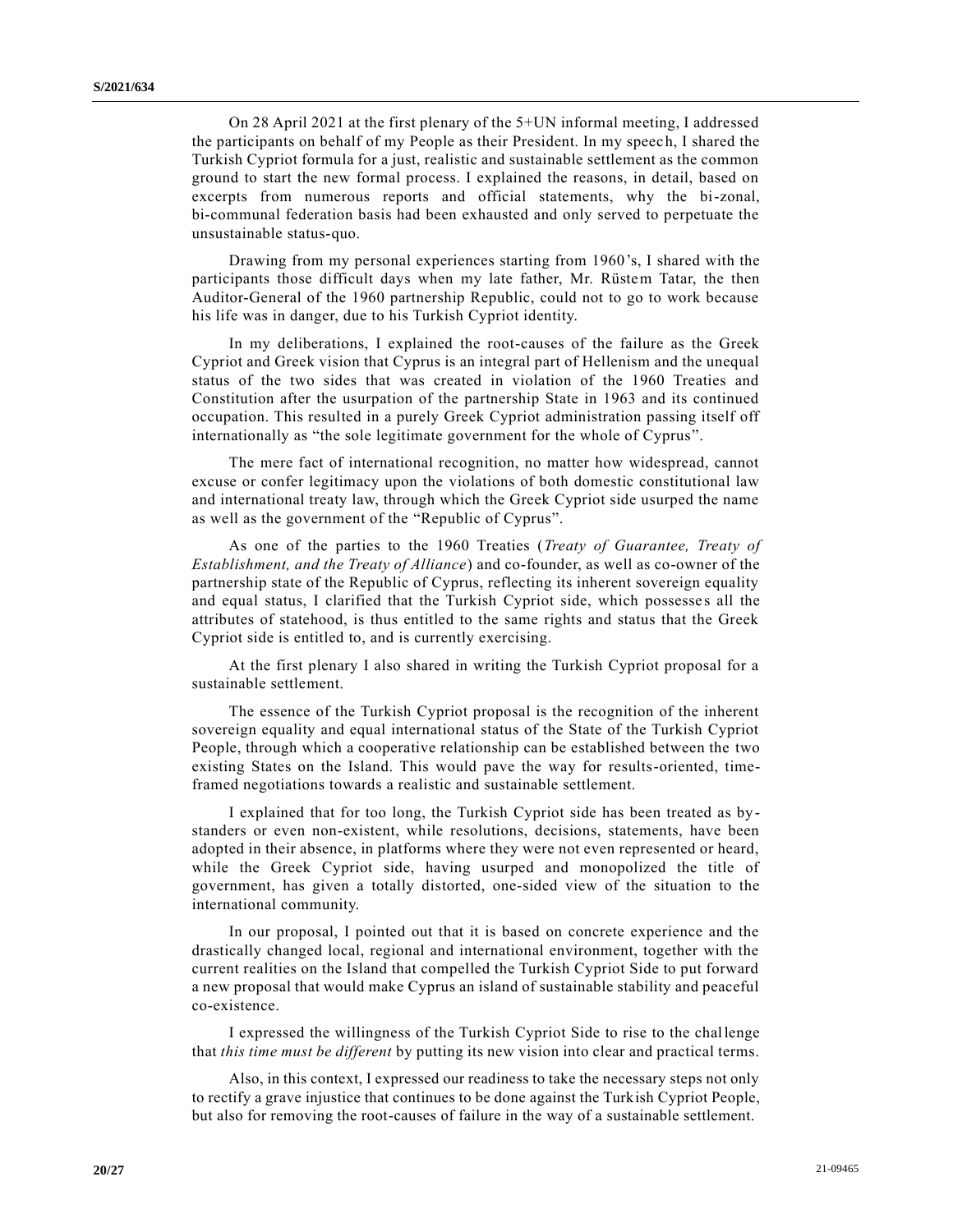The Turkish Cypriots proposal which was presented on 28 April 2021 at Geneva is as follows:

- 1) The UN Secretary-General to take an initiative so that the Security Council adopts a resolution in which the equal international status and sovereign equality of the two sides is secured. Such a resolution will form the new basis for the establishment of a cooperative relationship between the two existing States.
- 2) Once the equal international status and sovereign equality of the two sides is secured through the above-mentioned arrangement, they will enter into results-oriented, time-framed negotiations, on this new basis, under the auspices of the UN Secretary-General to establish a freely-reached and mutually acceptable cooperative agreement.
- 3) The negotiations will focus on the future relationship between the two independent States, property, security and border adjustment, as well as relations with the EU.
- 4) The negotiations will be supported by Turkey, Greece and the UK, as well as, where appropriate, the EU as observer.
- 5) In the context of any agreement the two States will mutually recognize each other; the three Guarantor States will support this.
- 6) Any agreement to be reached as a result of these negotiations will be submitted for approval in separate simultaneous referenda in the two States.

I explained the rationale behind the new Turkish Cypriot proposal first to the UNSG during our second bilateral meeting and then to the participants on the second plenary on 28 April 2021.

The rationale behind the Turkish Cypriot proposal is as follows:

- Negotiations that have continued for over half a century on the same failed basis have shown us results-oriented negotiations should be conducted between equals. Entering into results-oriented, time-framed negotiations only after establishing the equilibrium between the two sides is of crucial importance. Experience has shown that negotiations in Cyprus fail when equality is recognized only at the negotiation table, always leaving the option to one of the Sides to walk away at a whim as the recognized Government knowing that the other Side will continue to suffer under inhuman isolation and restrictions. This is obviously not equality between the two Sides.
- The Turkish Cypriot proposal does not aim at opening a discussion on whether or not Turkish Cypriots have sovereignty, which we do. The proposal is to level the playing field, both at the negotiation table and outside, by securing the equal international status and sovereign equality of the two sides, which is inherent, through a UN Security Council Resolution.
- It is time to acknowledge this fact through the adoption of the new basis with the assistance of the UN Secretary-General in order to establish a freelyreached and mutually acceptable cooperative agreement.
- The formal negotiations can then focus on substance, including the future relationship between the two independent States.
- Concepts like loose federation and decentralised federation put forward after Crans-Montana as 'new ideas' are positions that are even more maximalist than what the Greek Cypriot side had put forward in previous rounds of negotiations on the failed basis.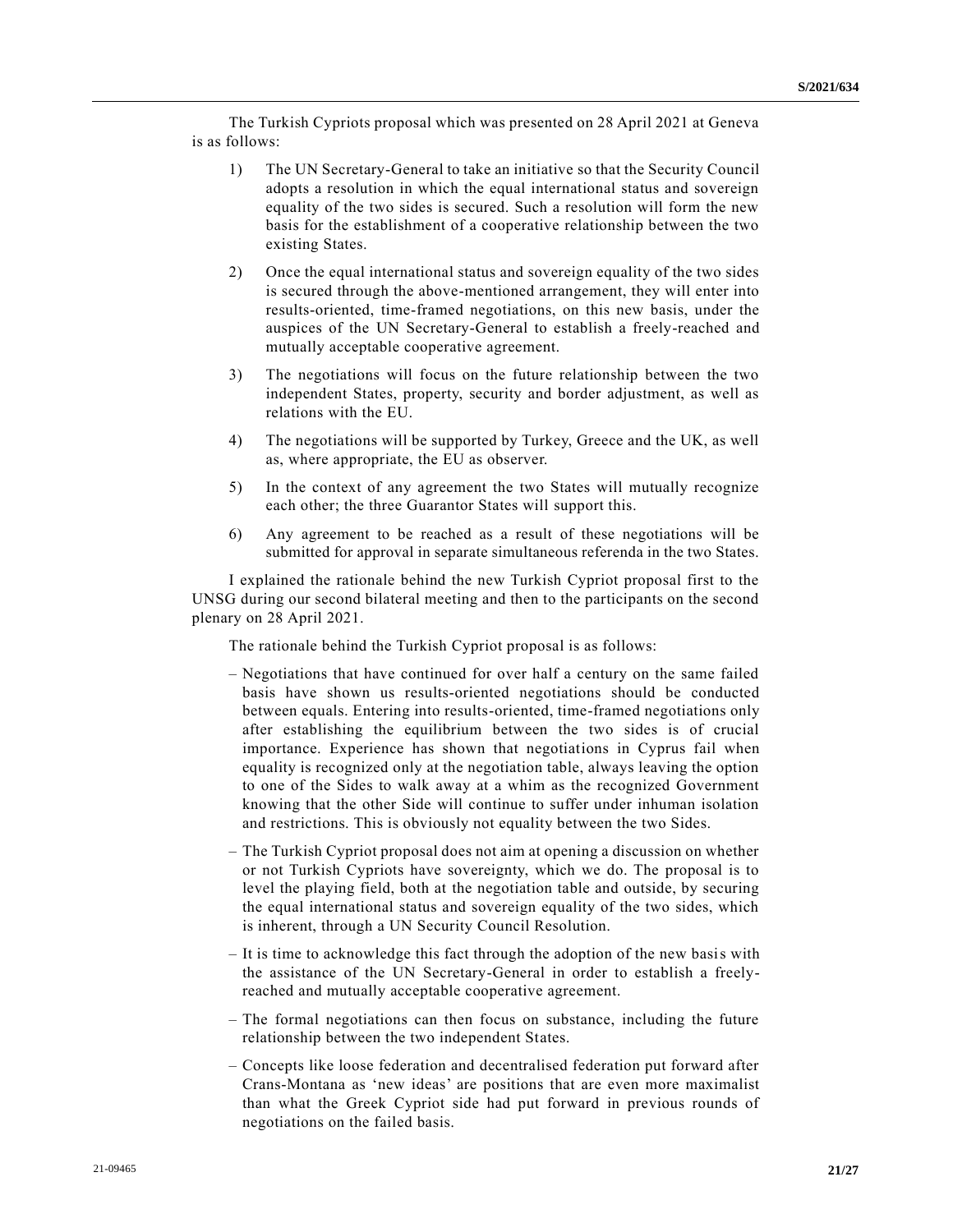On the final day in Geneva, at the closing of the 5+UN informal meeting, I proposed UN Senior Official Ms Jane Holl Lute to continue her consultations to assess whether common ground exists and gave my consent for the convening of another 5+UN informal meeting within a few months.

In the Press Conference UNSG held following the informal 5+UN meeting on 29 April, he referred to the respective positions of the Turkish Cypriots and Greek Cypriots and confirmed that there will be another 5+UN in the near future and Ms Lute would continue her current responsibilities. In explaining the Turkish Cypriot position, UNSG said Turkish Cypriots believe the many efforts made to solve the Cyprus issue over the years have failed, including the most recent attempt made in Crans Montana. UNSG also said Turkish Cypriots believe that efforts to negotiate the bi-zonal, bi-communal federation have been exhausted, and that the Turkish Cypriots have inherent sovereign equality and an equal international status and the solution should be based on two States cooperating with each other. UNSG confirmed that we have not yet found common ground for the initiation of formal negotiations, but he would not give up and he would continue to fight for the security and wellbeing of Turkish Cypriots and Greek Cypriots who deserve to live in peace and prosperity.

## **II. Actions Taken in Support of Confidence Building as well as Promoting Contacts and Reconciliation**

### **Confidence Building issues and measures**

After I assumed my duties as the President, as the Turkish Cypriot Side, I acknowledged the importance of creating confidence between the two Sides and gave instructions towards this goal.

During this period, a mechanism has been introduced by Elizabeth Spehar, the UNSG's Special Representative and Head of the United Nations Peacekeeping Force in Cyprus, where the Special Representative and Negotiator of the two sides, as well as the Coordinators of the Technical Committees, hold separate weekly meetings under the auspices of the UN. At those online meetings, both Sides try to tackle issues with a view to easing the daily lives of Turkish Cypriots and Greek Cypriots.

Within the framework of this mechanism the two sides try to address and facilitate the solution to daily issues and challenges. So far, we have achieved positive results in arranging for special Covid-19 related terms for the crossings (return included) of Kato Pirgo area residents to Lefkoşa/Nicosia, ambulance crossings (return included) and the replacement of electric poles in Erenköy/Kokkina. Within the context of this mechanism, we also agreed on making all the crossing points operational as they were in the pre-COVID-19 period, full implementation of Yeşilırmak Agreement and also the main principles for a proposal to be considered as a Confidence-Building Measure (CBM). The agreed principles to be considered in proposing CBMs are as follows:

### CBMs:

- must be mutually agreed by the two Sides;
- must be mutually beneficial for two Sides;
- must respect the equality of the two Sides;
- must not involve or imply the extension of one side's authority over the other.

On 2nd June 2021, I have agreed with my counterpart, Mr Anastasiades, to make all the crossing points operational, as of 4th June 2021. This significant development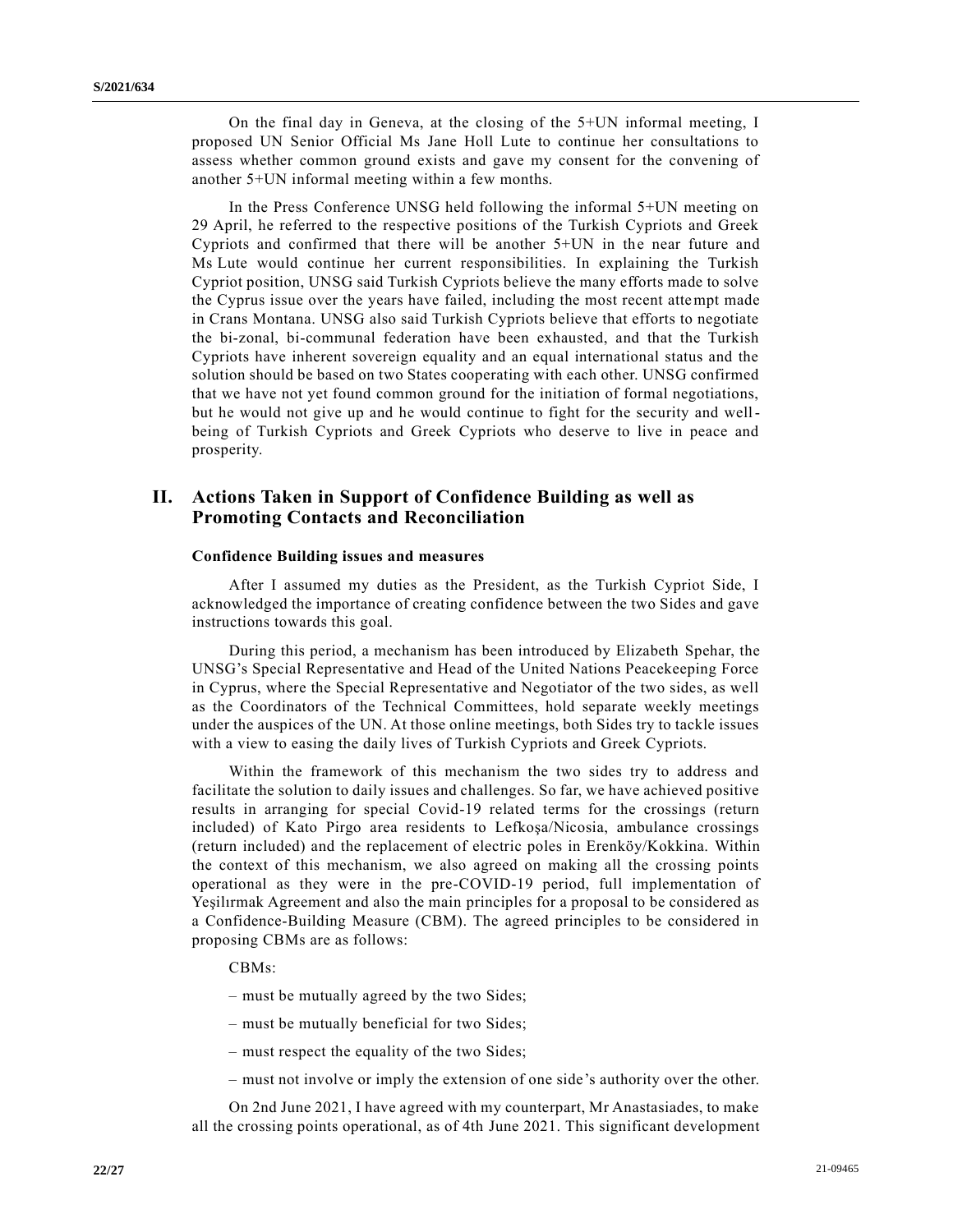will help ease the repercussions of the COVID-19 pandemic on the adversely affected economies of the two Sides. As the Turkish Cypriot Side, we are committed to maintaining the channels of cooperation. I am determined to explore and implement mutually beneficial measures that would also help build confidence between the two Sides in good faith and through diplomacy.

On occasion of making all of the crossing points operational I have underlined the importance of cooperation between the two Sides, which needs to be based on equality and mutual respect for it to contribute to peace, stability and prosperity for our island and our region as a whole.

Also, during the reporting period, the two sides have been exchanging views on cooperation on irregular migration with a view to establishing an effective mechanism. It is universally accepted that irregular migration is a global phenomenon and cannot be addressed only at the technical committee level, but necessitates a mechanism where the officials from the relevant Departments and institutions cooperate.

### **1. Technical Committees**

The Turkish Cypriot Side believes that the technical committees are a powerful tool for cooperation and for the creation of a climate of reconciliation between the two Sides on the island. We believe that an active and productive working relationship of the technical committees would contribute to the improvement of the daily lives of Turkish Cypriots and Greek Cypriots. In line with this approach, I have given utmost importance to the enhancement of the expert capacity of the technical committees.

Since the beginning of the COVID-19 pandemic, the Technical Committee on Health has been the most active technical committee. In line with the understanding reached between the two Sides, the Technical Committee on Health has been tasked with making all the crossing points operational with the same conditions as in the pre-COVID-19 period. After intensive deliberations, the harmonisation of pandemic related measures governing the crossing of all Greek Cypriots, Turkish Cypriots, other citizens and residents, as well as third-country nationals wishing to cross to the other side, have been successfully completed. The Technical Committee on Health has also been implementing the Action "Identification and distribution of vectors of medical importance in Cyprus (ID-VEC)", which is in its final stages and is expected to be completed soon. We are also supporting the implementation of the second phase of this project.

During the reporting period, the Technical Committee on Cultural Heritage (TCCH) continued to meet online once a week. Despite the difficult circumstances caused by COVID-19, the TCCH has intensified its work. The TCCH has completed conservation works at several sites including the historic Afendrika Archeological site and has started numerous tendering processes for conservation works and designs all over the island. Furthermore, the TCCH has completed the conservation works of two more historic Ottoman-era fountains in Girne/Kyrenia, part of the Venetian walls of Lefkoşa/Nicosia and several other sites that benefited from emergency support works of the TCCH. Moreover, the TCCH has completed its pilot projects on two Turkish Cypriot and two Greek Cypriot cemeteries.

The Technical Committee on Environment actively worked on finalizing the website designed to bring the experts from both Sides together to exchange their views and experiences on actions and policies for the protection of the environment. The Turkish Cypriot Side also proposed to start a project for the island -wide protection of endangered species. In honour of World Water Day, the Technical Committee on Environment, the US Embassy and the UN Mission in Cyprus opened a photo contest for young Turkish Cypriots and Greek Cypriots under the theme "The Value of Water: What Does Water Mean to You?"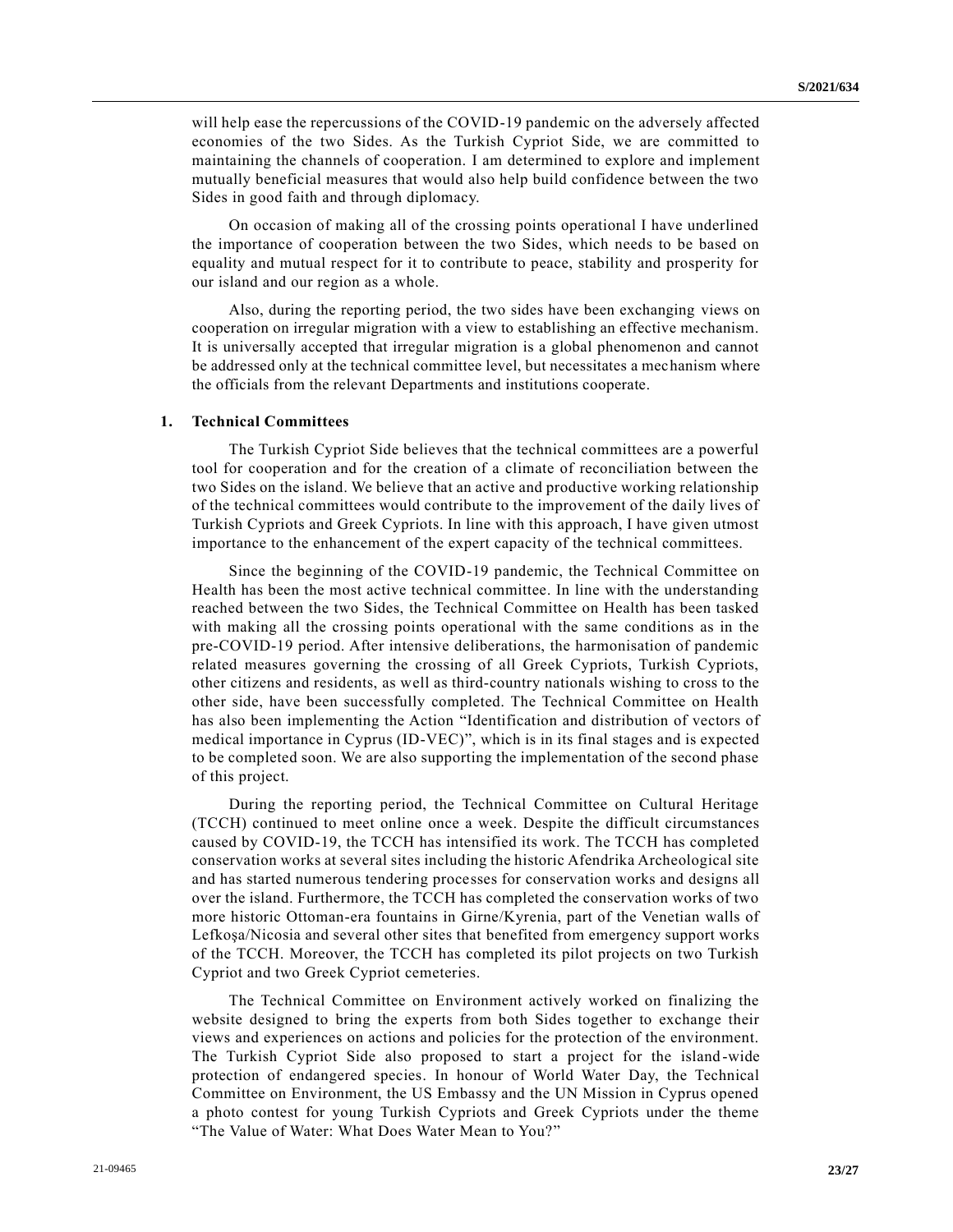After a long break due to COVID-19 conditions, the Crisis Management Technical Committee resumed its activities. In order to prevent the reoccurrence of situations that would endanger safety of air travel and the lives of passengers, the Turkish Cypriot Members of this Committee proposed that UN helicopters and other aircraft in the vicinity of Ercan Airport establish direct contact with Ercan Airport Tower Frequency 120.250. This will ensure, among others, that inbound/outbound traffic to Ercan is aware of the ongoing border control by the UN helicopter and vice versa (Approach 127.750. Control 126.700). Furthermore, regarding the Flight Information Region (FIR) Crossing Points; as there is no direct line of communication between Nicosia Air Traffic Control and Ercan Control, aircraft under different control zones may encounter difficulties while avoiding bad weather close to FIR service areas i.e. escaping through a clean air at a specific altitude. Congested air traffic at bad weather might cause safety compromising situations, which may be fatal. Therefore, the Turkish Cypriot Members proposed a direct line of communication between Nicosia Air Traffic Control and Ercan Control. The Committee also discussed organizing joint seminars on forest fires and floo ds.

The Technical Committee on Broadcasting also continued to discuss the issues within its mandate. The Turkish Cypriot and the Greek Cypriot representatives of the Committee continued to exchange information regarding the use of the 700 MHz frequency band. The Turkish Cypriot side also proposed a project that would aim at raising awareness regarding 5G technology and addressing concerns on the effects of 5G wireless communication on human health.

The Technical Committee on Education continued to discuss its ongoing projects. The Committee has proceeded with preparations for the continuation of the "Imagine" program, the Pilot Project on Educational Materials, and the joint project of the Technical Committee on Education and the Technical Committee on Crime and Criminal Matters on "Prevalence, Correlates, and Prevention of Conventional Bullying in Schools and Cyberbullying". Due to the challenges posed by the ongoing COVID-19 restrictions, trainings for students under the "Imagine" program were suspended for this semester. However, the Committee has decided to continue online training for teachers.

The Technical Committee on Economic and Commercial Matters is another very active committee. The Committee has been tasked to work on the preparation of the ground on both Sides for the post-pandemic era. The Committee has continued to work on issues such as the lifting of restrictions on crossings in conformity with the Green Line Regulation, IBAN implementation, facilitating contact between the banking systems of the two Sides, facilitating the free movement of commercial vehicles from North Cyprus to South Cyprus, facilitating car insurance policies that would apply throughout the island, island wide GSM Roaming services, Ring Tour (hop on-hop off) for Lefkoşa/Nicosia and joint recycling wherever relevant. All of these aim at improving the everyday lives of ordinary Turkish Cypriots and Greek Cypriots, encouraging and facilitating greater interaction and understanding between the two sides and helping build confidence between them.

The Technical Committee on Crime and Criminal Matters and the Joint Communications Room in the buffer zone has continued to carry out their daily duties. During the reporting period, the Turkish Cypriot Side submitted 31 request/reply documents and received 47 request/reply documents. On 18 April 2021, the Turkish Cypriot Side handed over another murder suspect to the Greek Cypriot authorities. We hope that our goodwill will be reciprocated by the Greek Cypriot Side by the handing over to the Turkish Cypriot Side of Abdulhakim Alkan, who escaped to the Greek Cypriot Side after committing offences in North Cyprus. A request for the handing over of Abdulhakim Alkan was made on 5 January 2021, which is yet to be fulfilled.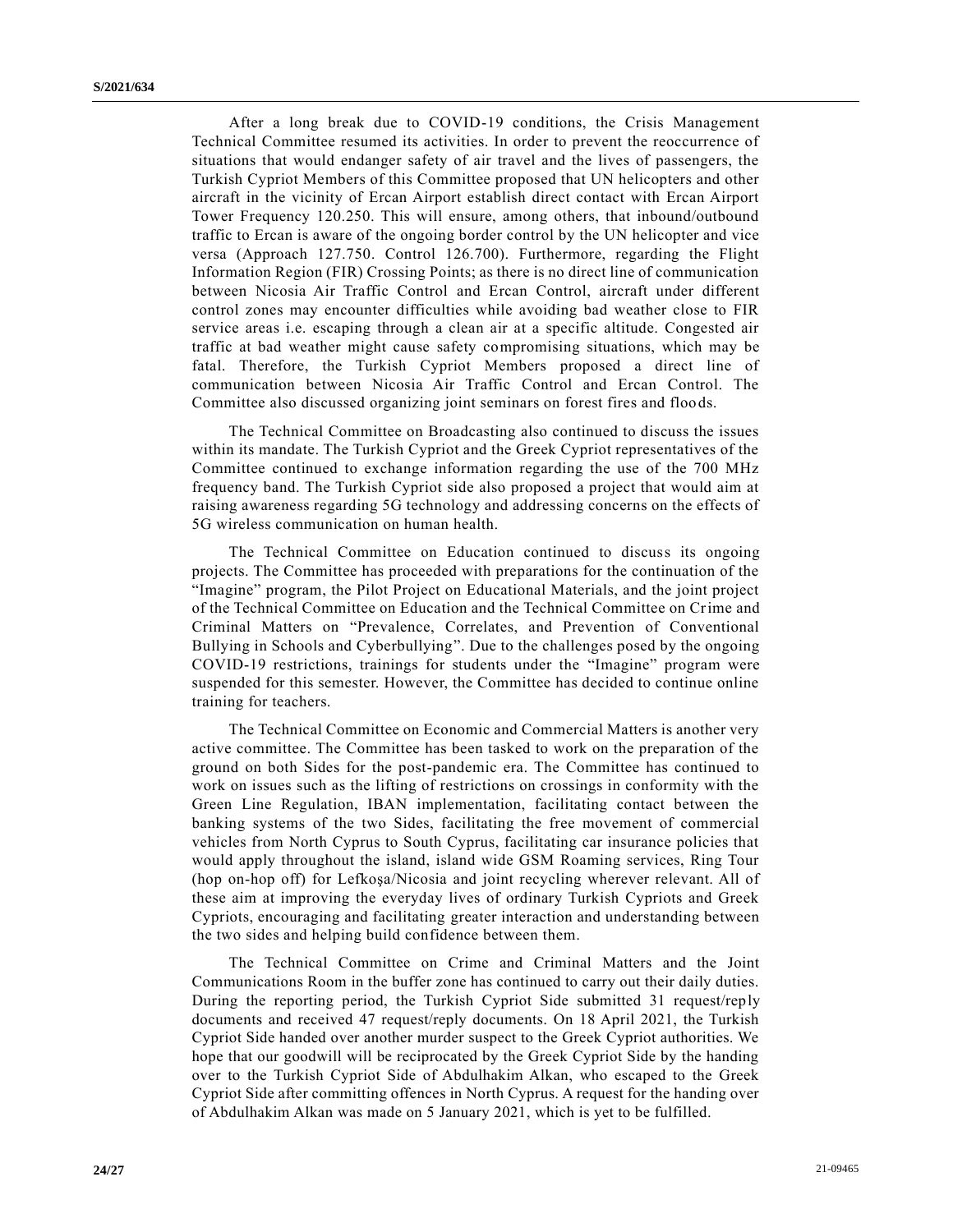The Technical Committee on Gender Equality also held online meetings. During these meetings, the Turkish Cypriot and the Greek Cypriot members of the committee started to exchange ideas regarding the development of projects aimed at raising awareness on violence against women, gender sensitive language and the situation of women during the COVID-19 pandemic.

During the reporting period the Technical Committees on Humanitarian Matters and Culture also held online meetings and exchanged ideas regarding possible joint activities that can be carried out in the period ahead.

The activities of all Technical Committees were seriously hampered because of negative conditions imposed by the COVID-19 pandemic.

#### **2. The Committee on Missing Persons**

TRNC authorities continued to support the Committee on Missing Persons (CMP) which has been an indispensable tool to help address the years-long anguish of the families of missing persons in Cyprus.

TRNC has been providing information on possible burial sites to the CMP as new facts come to light. All information at the disposal of the Turkish side has already been provided to the CMP in 1998, also recorded in the Secretary-General's report to the Security Council dated 1 December 2000 [\(S/2000/1138,](https://undocs.org/en/S/2000/1138) para. 14). In addition to the investigations conducted by the CMP in various state archives, the Archive Committee that was established in 2016 continued to address the specific requests of the CMP from the relevant archives, with a view to locating the burial sites. Within this context, during the reporting period the Turkish Cypriot Member's Office of the CMP had access to aerial photos that belong to eight different regions, dating from 1974.

The TRNC also continues to arrange for access to the CMP to any area throughout the TRNC, irrespective of whether this necessitates interrupting construction of a major road or access to military areas. In this context, in June 2019, access to 30 additional suspected burial sites in military areas in the TRNC had been granted, with the understanding that excavations will be done according to the excavation planning of the CMP. CMP was conducting excavations, also in two suspected burial sites in the military areas, when excavations in all sites had to be suspended in March 2020 due to COVID-19 measures. During the reporting period, CMP resumed its work, subject to the applicable COVID-19-related measure, also in military areas. In the reporting period CMP completed excavations in one military area on 14 April 2021.

TRNC continues to support CMP financially. In addition to annual financial contributions to the budget of the Office of the Turkish Cypriot Member of the CMP, an amount approximately EUR 1,000,000 per year, the total amount of addition al TRNC contributions amount to EUR 433,000. To date, the EU's total contributions, amounting to 30,700,000 EUR, are from the funds the European Union earmarked for the economic development of Turkish Cypriots. Additional funding, including the UN, will enable CMP to accelerate its work.

According to the most recent statistics CMP published, up to 30 April 2021, CMP exhumed 1187 missing persons. The identity of 1006 of these missing persons have been established. 284 of these are Turkish Cypriots and 722 Greek Cypriots. During the reporting period CMP conducted 34 excavations and found the remains of 5 persons. CMP also identified 12 addition missing persons during the reporting period, 2 of whom were Turkish Cypriot and 10 were Greek Cypriot, as well as 2 Greek Cypriot deceased who were not on the CMP's official missing persons list.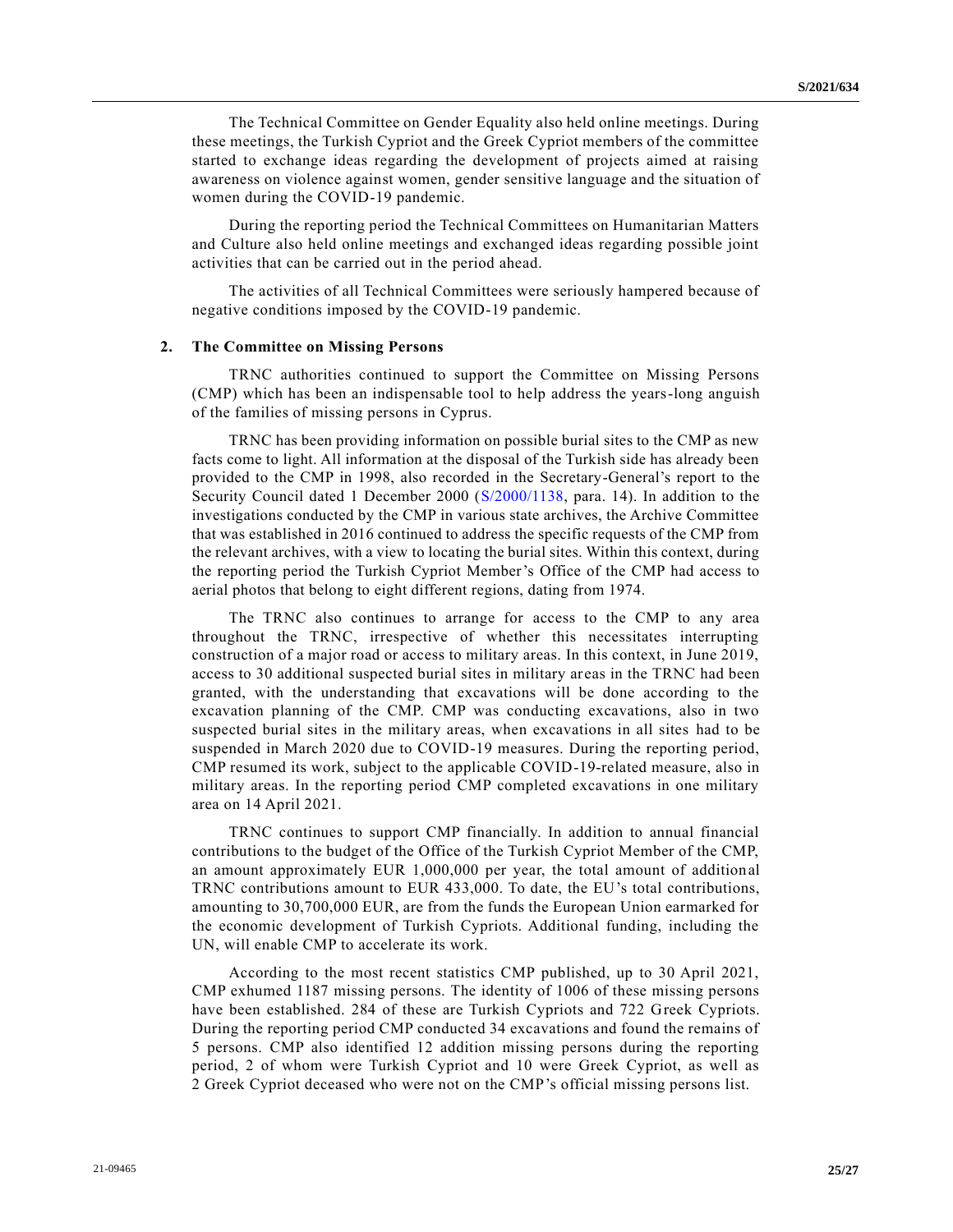### **3. Hellim/Halloumi**

The Turkish Cypriot side participated in the process of registration of Hellim/Halloumi, as a Protected Designation of Origin (PDO) in the European Union and its trade across the Green Line in good faith. Hellim/Halloumi is a common traditional cheese product that belongs to both Turkish Cypriots and Greek Cypriots.

When I took up office, I, together with my Government, the relevant Chambers and associations, participated in this ongoing process with a view to ensuring its completion in a mutually beneficial and acceptable way.

I have sought to preserve the established mechanism sanctioned in the Green Line Regulation, embedded in EU primary law, which has been designed in full respect of the political positions of both sides, and held a teleconference with EU High Representative/Vice President Mr Josep Borrell Fontelles on 18 January and 16 February 2021, followed by a meeting with him in person on 5 March 2021.

I have consistently expressed my readiness to announce the registration of the PDO, as well as the joint appointment of an independent body, that was required to be in place to conduct the health and safety inspections, together with my Greek Cypriot counterpart, to foster a culture of cooperation in good faith. Unfortunately, the Greek Cypriot Side did not accept this proposal and the legislative instruments were nevertheless enacted, leaving many questions and uncertainties as to their implementation.

#### **4. Isolation and Restrictions**

Isolation and restrictions imposed on all aspects of the lives of the Turkish Cypriot People since 1963, from direct trade to cultural and sporting events, direct flights and representation at the international forums, have continued.

The gap between the two sides on economic, social, cultural issues keeps on widening. The technical and financial assistance sought from numerous organizations and the initiatives taken to tackle the negative effects of COVID-19, with a view to contributing to the overall objective of promoting social and economic development of the Turkish Cypriot Side, was either not responded to or failed to come anywhere close to the assistance provided to the Greek Cypriot Side. This failure resulted in further socio-economic disparity between the two Sides.

In his report of 7 January 2020 [\(S/2020/23\)](https://undocs.org/en/S/2020/23) UNSG Guterres underlined that there is need to achieve greater economic and social parity between the two sides and to broaden and deepen economic, cultural, sporting and other forms of cooperation. He added that increased cross-island trade, together with deeper economic, social, cultural, sporting and other ties and contacts, would promote trust between the two sides. With the above in mind he called on the full implementation of European Council regulation (EC) No. 866/2004 (the Green Line Regulation), stating that this would help significantly to increase the volume of trade and should be pursued with renewed vigour.

#### **5. Hydrocarbons**

Due to the Greek Cypriot side's claim that their government is the sole owner of the island to the detriment of the Turkish Cypriot side, the hydrocarbon deposits discovered in the Eastern Mediterranean region have become yet another element of contention, further jeopardizing security, stability and cooperation not only in Cyprus, but also the entire region.

As co-owners of hydrocarbon resources, the Turkish Cypriot side believes that, if treated rightly, hydrocarbons could be an element that would contribute to political